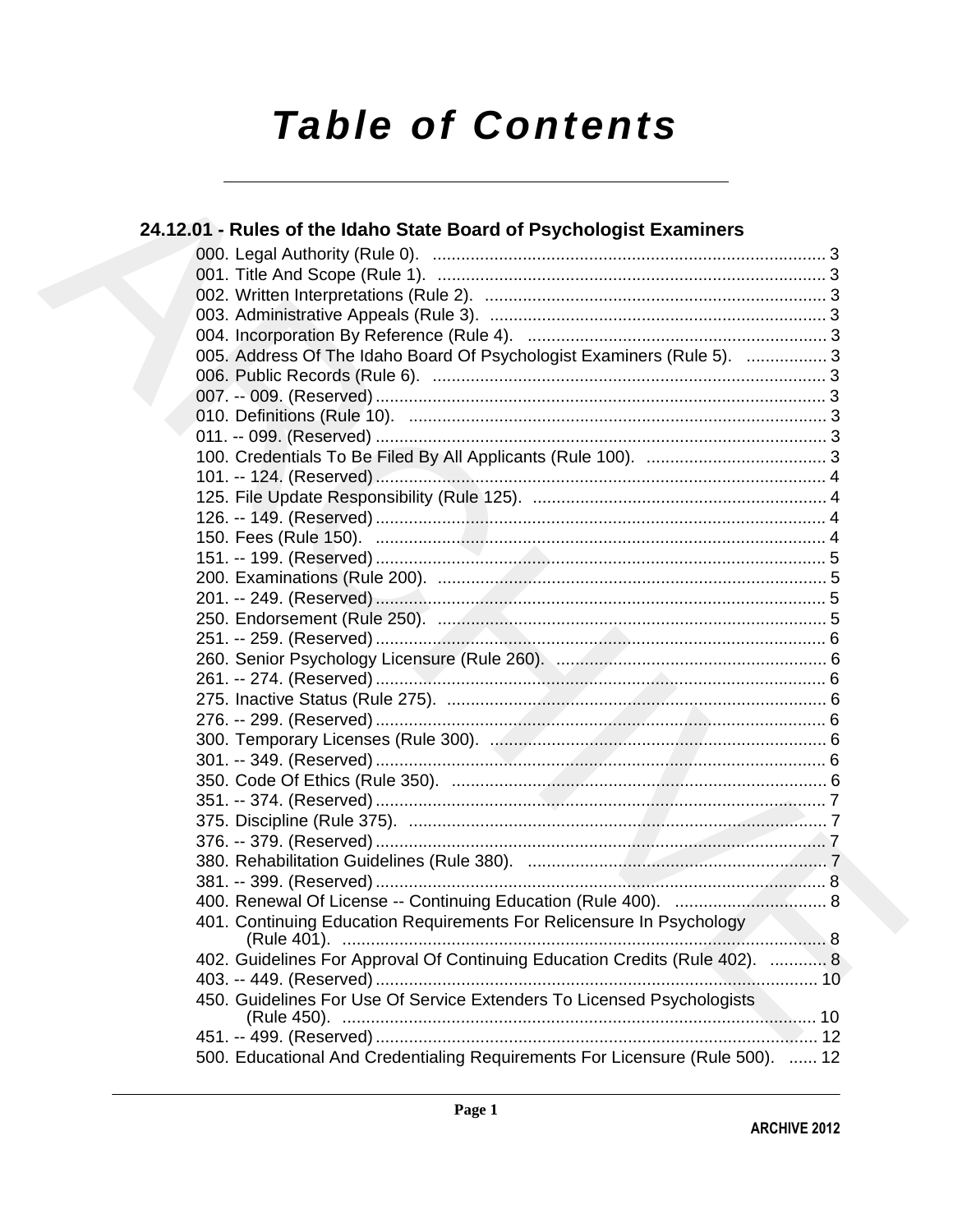### *Table of Contents (cont'd)*

| 600. Guidelines For The Supervision In The Education Of Psychologists |  |
|-----------------------------------------------------------------------|--|
|                                                                       |  |
| 625. Employment Of Unlicensed, Non-Exempt Individuals (Rule 625).  17 |  |
|                                                                       |  |
|                                                                       |  |
|                                                                       |  |
|                                                                       |  |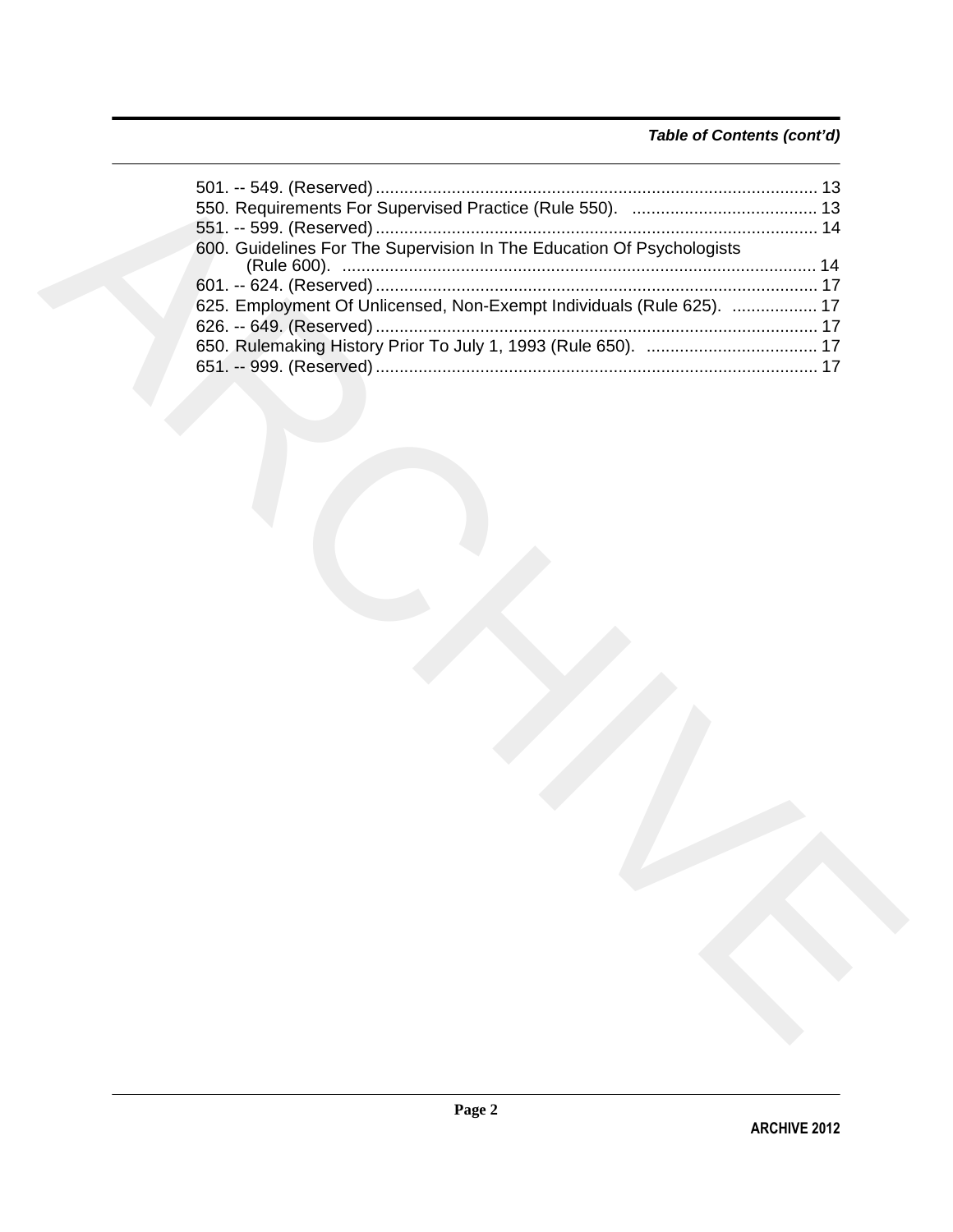### **IDAPA 24 TITLE 12 CHAPTER 01**

### <span id="page-2-0"></span>**24.12.01 - RULES OF THE IDAHO STATE BOARD OF PSYCHOLOGIST EXAMINERS**

#### <span id="page-2-1"></span>**000. LEGAL AUTHORITY (RULE 0).**

These rules are hereby prescribed and established pursuant to the authority vested in the Idaho State Board of Psychologist Examiners by the provisions of Section 54-2305, Idaho Code. (7-1-93)

#### <span id="page-2-2"></span>**001. TITLE AND SCOPE (RULE 1).**

These rules shall be cited as IDAPA 24.12.01, "Rules of the Idaho State Board of Psychologist Examiners." (7-1-93)

### <span id="page-2-3"></span>**002. WRITTEN INTERPRETATIONS (RULE 2).**

The Board may have written statements that pertain to the interpretation of the rules of this chapter. Such interpretations, if any, are available for public inspection and copying at cost in the main office of the Bureau of Occupational Licenses. (3-15-02) Occupational Licenses.

### <span id="page-2-4"></span>**003. ADMINISTRATIVE APPEALS (RULE 3).**

Administrative appeals shall be governed by the Administrative Procedure Act, Title 67, Chapter 52, Idaho Code.

(3-15-02)

### <span id="page-2-5"></span>**004. INCORPORATION BY REFERENCE (RULE 4).**

The document titled "Ethical Principles of Psychologists and Code of Conduct," published by the American Psychological Association and dated June 1, 2003, as referenced in Section 350, is herein incorporated by reference and is available from the Board's office and on the Board web site.

### <span id="page-2-6"></span>**005. ADDRESS OF THE IDAHO BOARD OF PSYCHOLOGIST EXAMINERS (RULE 5).**

**24.12.01 - RULES OF THE IDAHO STATE BOARD OF PSY[CH](mailto:psy@ibol.idaho.gov)OLOGIST EXAMINERS<br>
1001.** LEGAL AITHYORTY (RIT.E.0).<br>
These interesting the temperature of the signal of the signal properties of the signal of the signal of the signal o The office of the Board of Psychologist Examiners is located within the Bureau of Occupational Licenses, 700 W. State Street, Boise, Idaho 83702. The Bureau is open between the hours of 8:00 a.m. and 5:00 p.m. each day except Saturdays, Sundays and holidays. The telephone number of the Board is (208) 334-3233. The Board's fax number is (208) 334-3945. The Board's e-mail address is psy@ibol.idaho.gov. The Board's official website is http:// www.ibol.idaho.gov. (3-29-10)

#### <span id="page-2-7"></span>**006. PUBLIC RECORDS (RULE 6).**

The records associated with the Board of Psychologist Examiners are subject to the provisions of the Idaho Public Records Act. Title 9, Chapter 3, Idaho Code. (3-15-02)

### <span id="page-2-8"></span>**007. -- 009. (RESERVED)**

#### <span id="page-2-14"></span><span id="page-2-9"></span>**010. DEFINITIONS (RULE 10).**

<span id="page-2-15"></span>**01. Board**. The Idaho State Board of Psychologist Examiners as prescribed in Section 54-2301, Idaho (7-1-93) Code. (7-1-93)

<span id="page-2-16"></span>**02. Bureau**. The Bureau means the Bureau of Occupational Licenses, as prescribed in Sections 54-605 and 67-2602, Idaho Code.

<span id="page-2-17"></span>**03. Certificate of Professional Qualification**. A certificate of professional qualification shall mean the certificate of professional qualification granted to a psychologist by the Association of State and Provincial Psychology Boards. (3-15-02) Psychology Boards.

### <span id="page-2-10"></span>**011. -- 099. (RESERVED)**

### <span id="page-2-13"></span><span id="page-2-12"></span><span id="page-2-11"></span>**100. CREDENTIALS TO BE FILED BY ALL APPLICANTS (RULE 100).**

**Completed Application**. An application shall be completed by all applicants for licensure upon a form prescribed by the State Board of Psychologist Examiners. No application shall be accepted or considered by the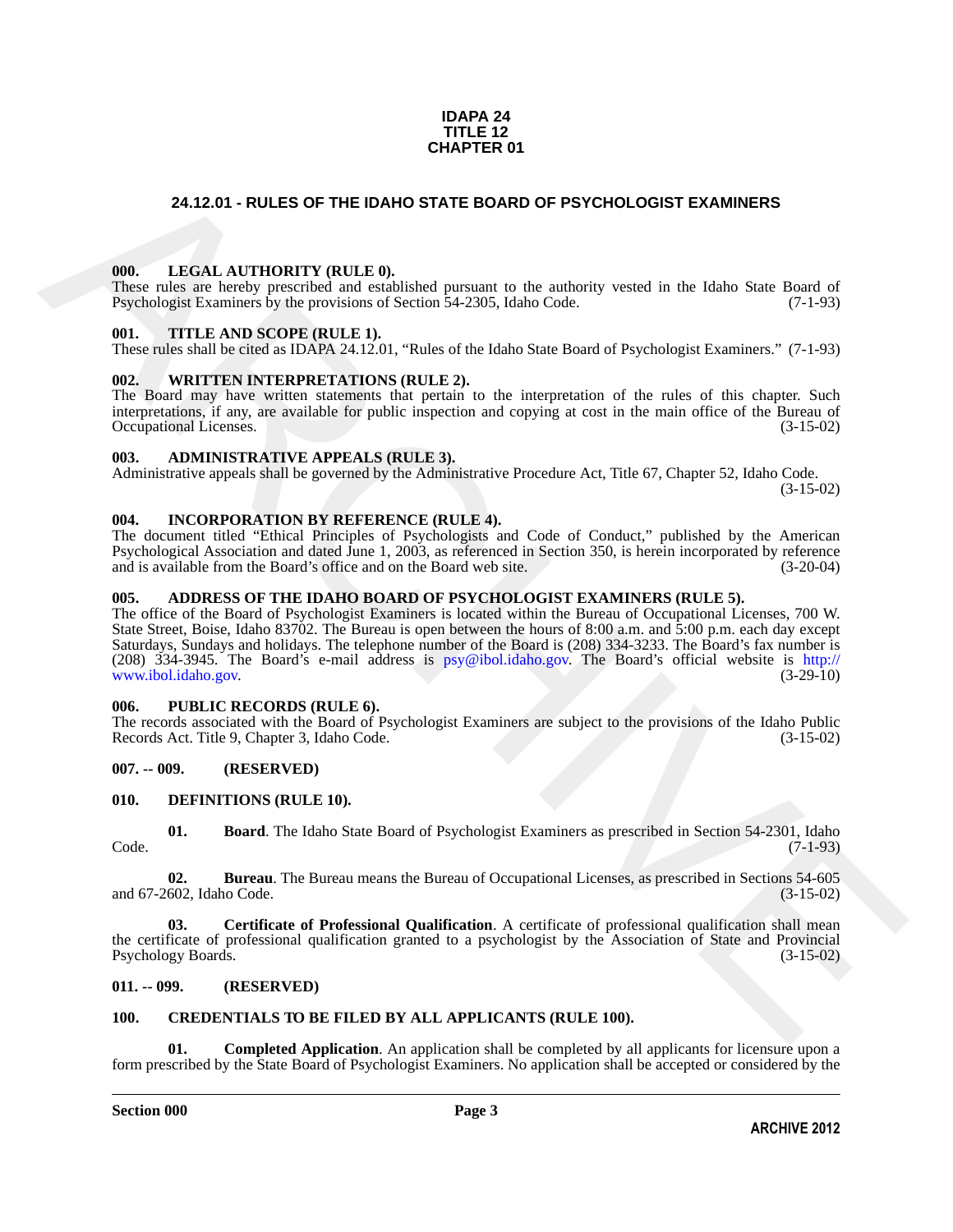Board prior to the date the required doctoral degree was conferred upon the applicant. (3-20-04)

<span id="page-3-8"></span>**02. Official Transcripts**. All applicants shall arrange for official transcripts of all credits earned, at each approved college or university, to be transmitted by the registrars of the educational institutions directly to the  $Board.$  (7-1-93)

<span id="page-3-6"></span>**03. Letters of Reference**. Letters of reference, regarding the character, training, and experience of the applicant shall be returned to the Board by the references before decision is rendered on the application. (7-1-93)

<span id="page-3-9"></span>**04. Supervised Experience**. One (1) of the two (2) years of supervised experience as required by Section 2307(b), Idaho Code, may be pre-doctoral. The second year must be post-doctoral work under appropriate supervision and must be verified by the appropriate supervisior. (3-29-10) supervision and must be verified by the appropriate supervisor.

<span id="page-3-7"></span>**Official Documentation**. Official documentation of meeting the requirements of Chapter 23, Title 54, Idaho Code and IDAPA 24.12.01, must be received by the Board directly from the entity or person responsible for providing such official documentation. Applicants are responsible for requesting the required documentation from the appropriate entities and persons. (3-15-02) appropriate entities and persons.

<span id="page-3-4"></span>**06. Applications on File**. Applications on file with the Board for a period in excess of five (5) years from the date of receipt by the Bureau shall be terminated unless good cause is demonstrated to the Board. (3-20-04)

<span id="page-3-5"></span>**07. Deadline**. To be considered by the Board, a properly completed application together with all supporting documentation and required fees must be received by the Bureau at least seven (7) calendar days prior to<br>(5-8-09) (5-8-09) the next scheduled meeting of the Board.

### <span id="page-3-0"></span>**101. -- 124. (RESERVED)**

### <span id="page-3-1"></span>**125. FILE UPDATE RESPONSIBILITY (RULE 125).**

Beard prior to due the womind degree was conferred in the applicant<br>
Scholar Company and the control of the system and the application of the column of all cost<br>
and hender (Software Transmitter). All proposes the applica The licensure applicant or any person licensed by the Board is responsible for keeping his or her file updated. All substantive changes in professional status must be reported to the Board in writing within ninety (90) days. Substantive changes would include any criminal charges or convictions of felonies or misdemeanors other than traffic violations; administrative adjudicative proceedings against the applicant or psychologist in other states or jurisdictions; adjudicated ethics violations or other sanctions levied against the applicant or psychologist by a professional association or specialty association related to the practice of psychology; any civil proceedings adjudicated against the applicant or psychologist that is clearly related to the practice of psychology. This file update requirement also applies to other material changes in the manner in which the applicant or psychologist is represented to the public, such as name changes. (5-8-09)

### <span id="page-3-2"></span>**126. -- 149. (RESERVED)**

### <span id="page-3-3"></span>**150. FEES (RULE 150).**

<span id="page-3-11"></span><span id="page-3-10"></span>**01.** Annual Renewal Fee. Annual renewal fee -- three hundred dollars (\$300). (3-19-07)

- <span id="page-3-12"></span>**02. Annual Renewal Fee for Inactive License**. Annual renewal fee - one hundred fifty dollars (\$150).  $(3-29-10)$
- <span id="page-3-14"></span><span id="page-3-13"></span>**03. Original Application Fee For Licensure by Exam**. Application fee - two hundred dollars (\$200).  $(3-29-10)$

**04. Original Application Fee For Licensure by Endorsement/Senior Psychologist**. Original application fee for licensure by endorsement/senior psychologist fee - three hundred dollars (\$300). (3-29-10)

- <span id="page-3-16"></span>**05. Service Extender Application Fee**. Application fee - one hundred dollars (\$100). (3-19-07)
- <span id="page-3-15"></span>**06. Service Extender Annual Renewal Fee**. Annual renewal fee - one hundred dollars (\$100).

(3-19-07)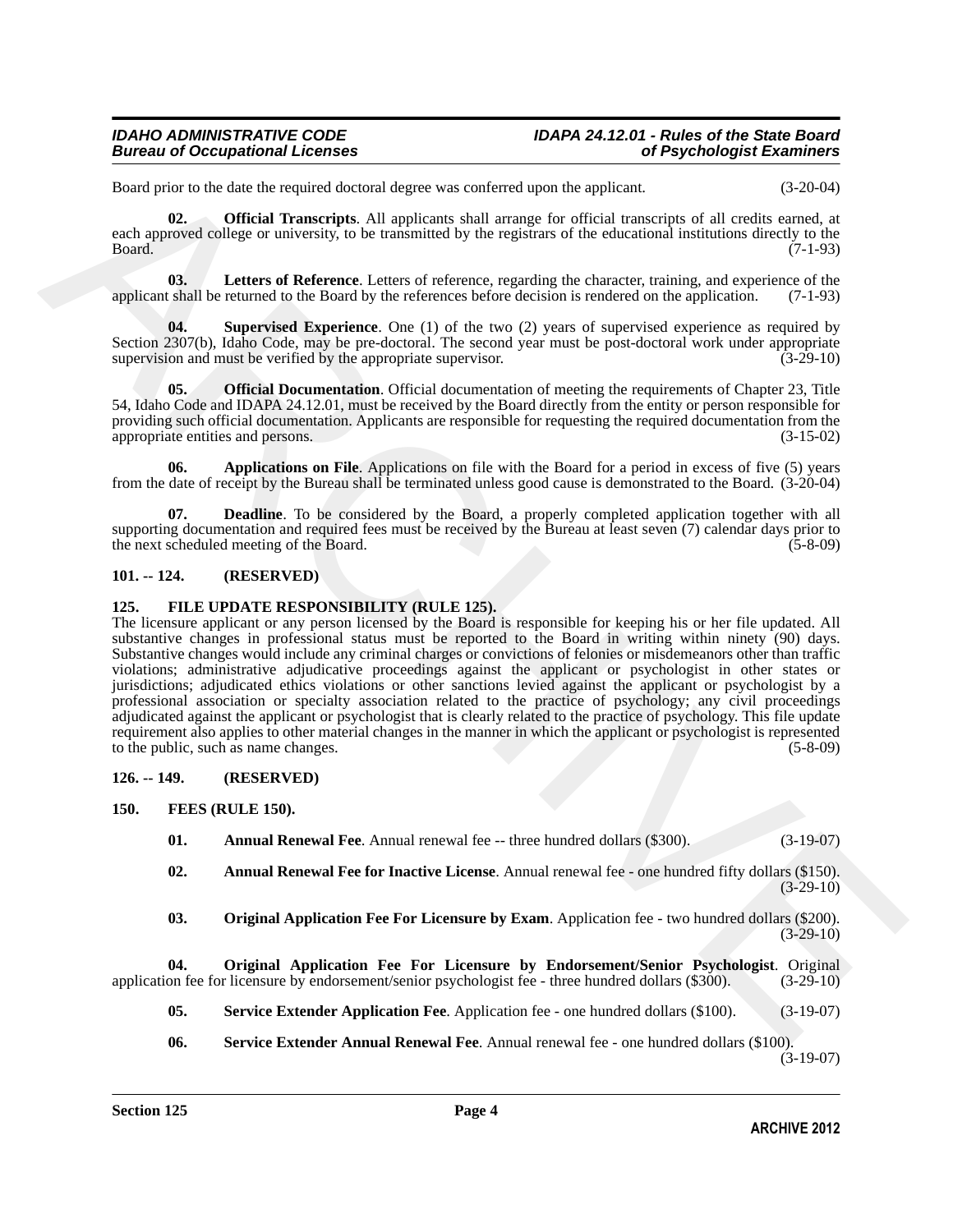<span id="page-4-13"></span>**07. Examination and Reexamination Fee**. Examination and reexamination fees are those charged by nal examining entity plus a processing fee of twenty-five dollars (\$25). the national examining entity plus a processing fee of twenty-five dollars  $(\$25)$ .

<span id="page-4-14"></span>**08. Examination and Reexamination in Addition to Application Fee**. The examination or reexamination fee are in addition to the application fee and must accompany the application. (3-19-07)

<span id="page-4-16"></span>**09. Reinstatement Fee**. Any license cancelled for failure to renew may be reinstated upon payment of twenty-five dollars (\$25), together with the renewal fee for each year thereafter up to the time of reinstatement.

(3-29-10)

<span id="page-4-15"></span><span id="page-4-7"></span>**10. Fees are Non-Refundable**. All fees are non-refundable. (3-29-10)

### <span id="page-4-0"></span>**151. -- 199. (RESERVED)**

### <span id="page-4-1"></span>**200. EXAMINATIONS (RULE 200).**

<span id="page-4-12"></span>**01.** Written Exam Required. The Board will require a written examination of applicants. The written tion will be the National Examination for Professional Practice In Psychology (EPPP). (3-20-04) examination will be the National Examination for Professional Practice In Psychology (EPPP).

<span id="page-4-9"></span>**02. Passing Score**. The Board has determined that a passing score on the EPPP shall be a raw score of one hundred forty (140) or, for examinations after April 1, 2001, a scaled score of five hundred (500) for licensure. (3-20-04)

<span id="page-4-10"></span><span id="page-4-8"></span>**03. Time and Place of Exam**. The examination will be conducted at a time and place specified by the rational examination for professional practice in psychology (EPPP). (5-8-09) administrator of the national examination for professional practice in psychology (EPPP).

67. Examination and Recursion free. Examination at resumerization free. we show charged by<br>
the same of the system by entry processing fits of two<br>system of the system of the system of the system of the system of the<br>
ARC **04. Failure of Exam**. The first time the examination is failed the applicant may take it again the next time it is given upon application and payment of fees. If the examination has been failed twice, the individual must wait at least one (1) year and petition the Board for approval to take the examination the third time. The petition shall include evidence satisfactory to the Board that the applicant has taken additional study in the field of Psychology<br>(5-8-09) before approval will be granted. before approval will be granted.

<span id="page-4-11"></span>**05.** Waiver of Exam. Upon application, the examination may be waived to an applicant who is a e in good standing of the American Board of Professional Psychology. (3-20-04) diplomate in good standing of the American Board of Professional Psychology.

### <span id="page-4-2"></span>**201. -- 249. (RESERVED)**

### <span id="page-4-4"></span><span id="page-4-3"></span>**250. ENDORSEMENT (RULE 250).**

**01. Eligibility for Endorsement**. An applicant who is in possession of a valid statutory license or statutory certificate from another state or Canada may apply for licensing under the endorsement section of this law. (3-15-02)

<span id="page-4-6"></span><span id="page-4-5"></span>**02. Requirements for Endorsement**. An applicant under the endorsement section shall have: (3-15-02)

- **a.** A valid psychology license or certificate issued by the regulatory entity of another jurisdiction; and (3-15-02)
- **b.** A current certificate of professional qualification in Psychology as defined in these rules; or (3-15-02)
- **c.** A registration with the National Register of Health Service Providers in Psychology; or (3-29-10)
- **d.** A certification by American Board of Professional Psychology; or (3-29-10)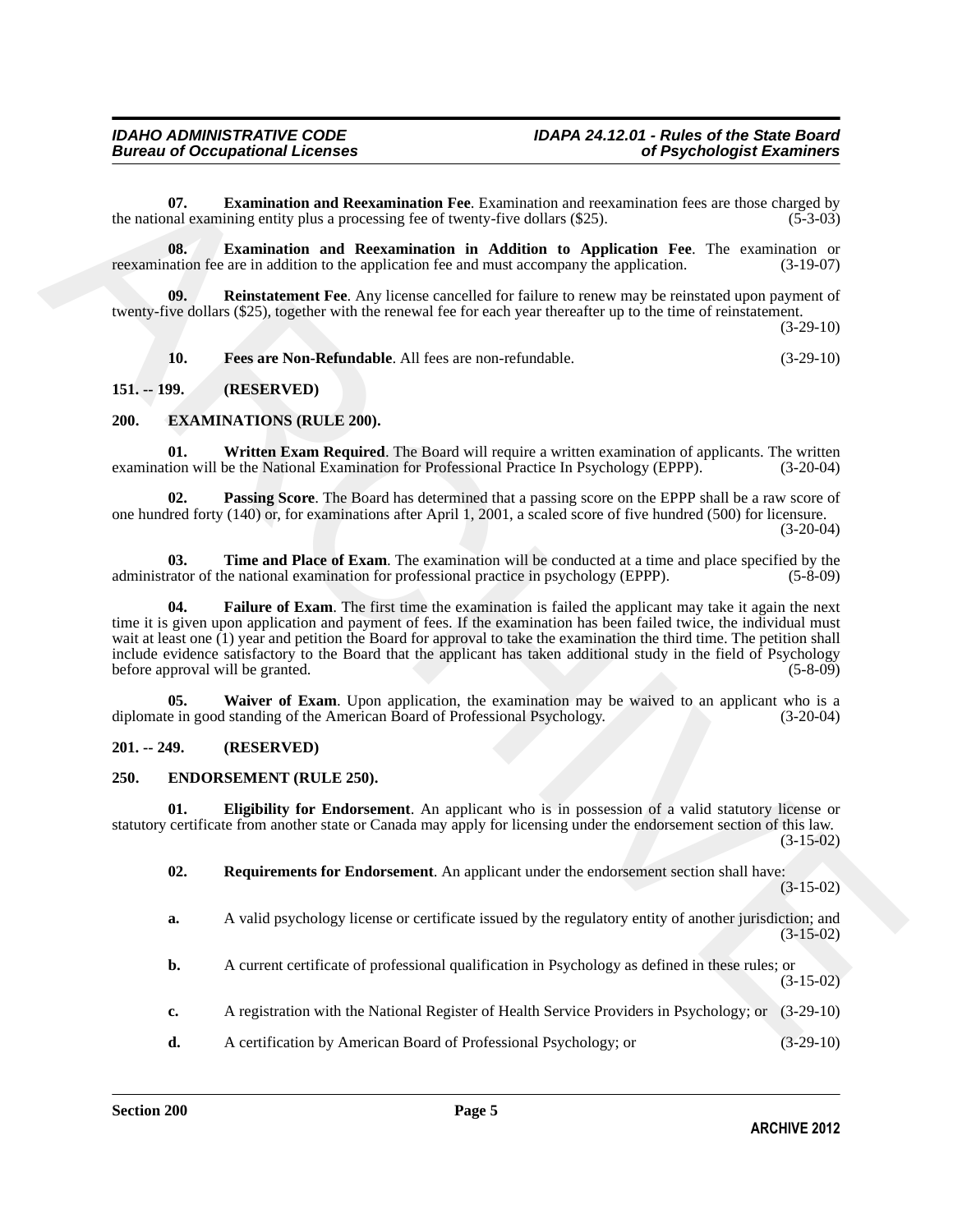**e.** Graduated from an accredited college or university with a doctoral degree in psychology and two (2) years of supervised experience acceptable to the Board, one (1) year of which may include a pre-doctoral practicum or internship and one (1) year of which must be post-doctoral; or (3-29-10)

**f.** Graduated from an accredited college or university with a doctoral degree in a field related to psychology, provided experience and training are acceptable to the Board; and (3-29-10)

**g.** A record of practicing Psychology at the independent level for the five (5) years immediately prior to application; and

<span id="page-5-12"></span>**h.** A history of no disciplinary action in any jurisdiction. (3-15-02)

### <span id="page-5-0"></span>**251. -- 259. (RESERVED)**

### <span id="page-5-1"></span>**260. SENIOR PSYCHOLOGY LICENSURE (RULE 260).**

Any person who has maintained a valid Psychology license based on a doctoral degree in the United States or Canada for a period of not less than twenty (20) years, is of good moral character, has documented practice of psychology for five (5) of the last seven (7) years, has maintained continuing education, and has not been subject to disciplinary action the last seven (7) years may apply for an Idaho psychology license under Section 54-2312A, Idaho Code. (5-8-09)

### <span id="page-5-2"></span>**261. -- 274. (RESERVED)**

### <span id="page-5-9"></span><span id="page-5-3"></span>**275. INACTIVE STATUS (RULE 275).**

**01. Request for Inactive Status**. Persons requesting an inactive status during the renewal of their renewal of their renewal of their  $(3-29-10)$ active license must submit a written request and pay the established fee.

#### <span id="page-5-11"></span><span id="page-5-10"></span>**02. Inactive License Status**. (3-29-10)

**a.** All continuing education requirements will be waived for any year or portion thereof that a licensee s an inactive license and is not actively practicing or supervising in Idaho.  $(3-29-10)$ maintains an inactive license and is not actively practicing or supervising in Idaho.

**b.** Inactive license renewal notices and licenses will be marked "Inactive". (3-29-10)

**c.** When the licensees desire active status, they must show fulfillment of continuing education requirements within the previous twelve (12) months and submit a fee equivalent to the difference between the current inactive and active renewal fee. (3-29-10) current inactive and active renewal fee.

<span id="page-5-13"></span>**d.** Licensees may not practice in Idaho while on inactive status. (3-29-10)

### <span id="page-5-4"></span>**276. -- 299. (RESERVED)**

### <span id="page-5-5"></span>**300. TEMPORARY LICENSES (RULE 300).**

(2) years of Greatested from an exercision change or university with a decrease in poychalogy and two properties approximation of the state of the state of the state of the state of the state of the state of the state of Persons not licensed in this state who desire to practice psychology under the provisions of this chapter for a period not to exceed thirty (30) days within a calendar year may do so if they hold an interjurisdictional practice certificate (IPC) from the association of state and provincial psychology boards (ASPPB). As such, in order to practice temporarily under the IPC psychologists would be required to notify the Board of their intent to practice and provide documentation of their status. It is the IPC holders responsibility to contact the ASPPB to send verification of IPC<br>status, including verification of no discipline. (3-29-10) status, including verification of no discipline.

### <span id="page-5-6"></span>**301. -- 349. (RESERVED)**

### <span id="page-5-8"></span><span id="page-5-7"></span>**350. CODE OF ETHICS (RULE 350).**

All licensees shall have knowledge of the Ethical Principles of Psychologists and Code of Conduct, as published in the American Psychologist, as referenced in Section 004. the American Psychologist, as referenced in Section 004.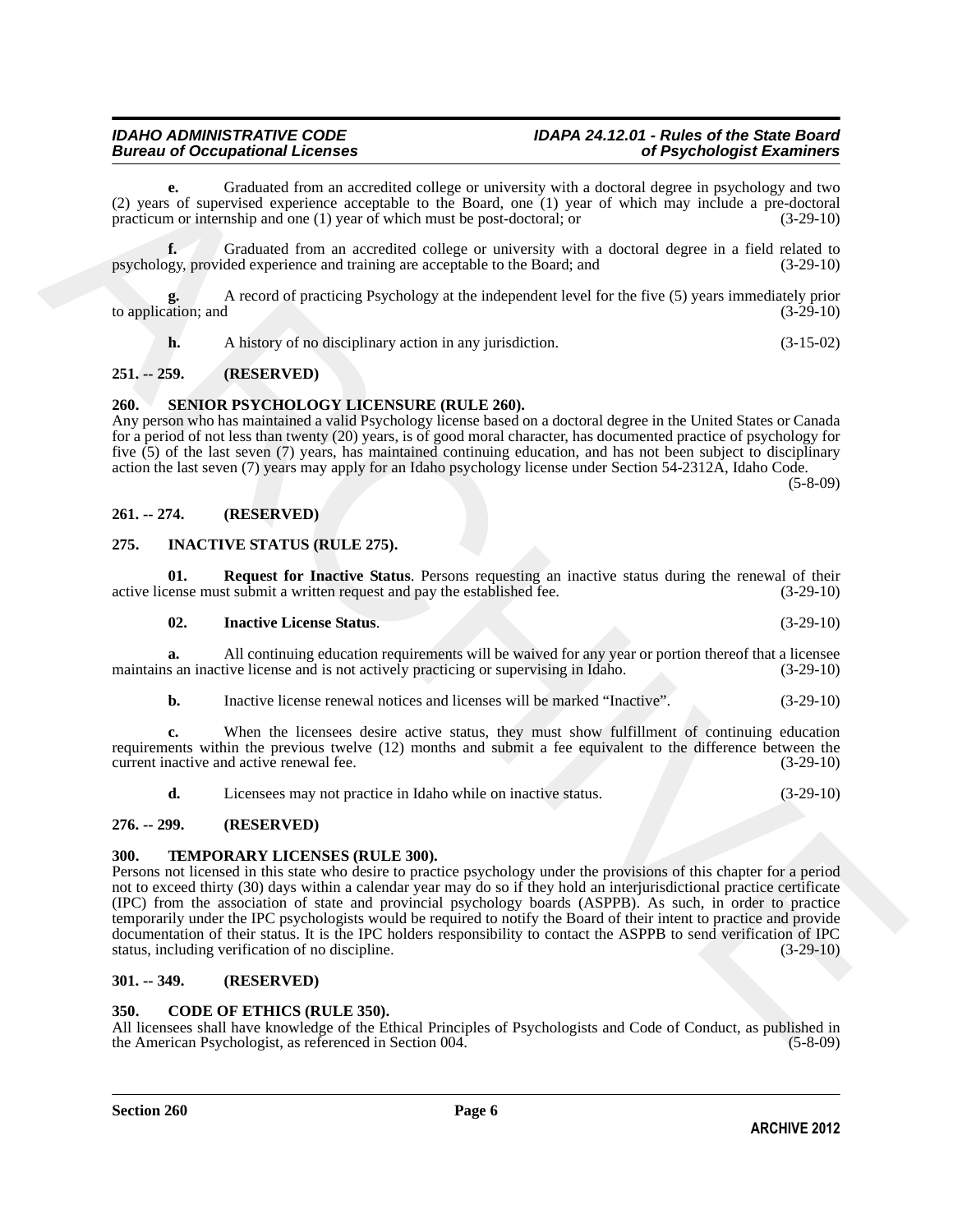### <span id="page-6-0"></span>**351. -- 374. (RESERVED)**

### <span id="page-6-4"></span><span id="page-6-1"></span>**375. DISCIPLINE (RULE 375).**

<span id="page-6-5"></span>**01.** Civil Fine. The Board may impose a civil fine not to exceed one thousand dollars (\$1,000) upon a psychologist for each violation of Section 54-2309, Idaho Code. (3-18-99) licensed psychologist for each violation of Section 54-2309, Idaho Code.

<span id="page-6-6"></span>**02. Costs and Fees**. The Board may order a licensed psychologist to pay the costs and fees incurred by the Board in the investigation or prosecution of the licensee for violation of Section 54-2309, Idaho Code. (3-18-99)

### <span id="page-6-2"></span>**376. -- 379. (RESERVED)**

### <span id="page-6-7"></span><span id="page-6-3"></span>**380. REHABILITATION GUIDELINES (RULE 380).**

351. J. M. (RESERVED)<br>
375. INSCRETING (RELATIONS).<br>
1875. INSCRETING (RELATIONS).<br>
1876. INSCRETING (RELATIONS) (Control interviewe in civil discussed pyrchoiceled in particle control is (31.00) in<br>
1876. IS (31.00) and In the event of a violation of Board laws or rules, the Board, in its discretion, may implement a plan of rehabilitation. Completion of the plan may lead to consideration of submission of an application for re-licensure, the removal of suspension, or the removal of supervision requirements. In the event the licensee has not met the Board's criteria for rehabilitation, the plan may be revised, expanded, or continued depending upon the progress of the rehabilitation program. The rehabilitation guidelines listed in this Section should be considered illustrative, but not exhaustive, of the potential options available to the Board. In each instance, rehabilitation guidelines will be tailored to the individual needs of the licensee. (3-29-10) individual needs of the licensee.

<span id="page-6-10"></span>**01. Options in Devising Rehabilitation Program**. The Board may follow one (1) or more options in a rehabilitation program: (3-29-10) devising a rehabilitation program:

**a.** The individual may be supervised in all or selected areas of activities related to his practice as a by a licensed psychologist approved by the Board for a specified length of time.  $(3-29-10)$ licensee by a licensed psychologist approved by the Board for a specified length of time.

i. The Board may specify the focus of the supervision. (3-29-10)

ii. The Board may specify the number of hours per week required in a face-to-face supervisory contract. (3-29-10)

iii. The Board may require the supervisor to provide periodic and timely reports to the Board ng the progress of the supervisee. (3-29-10) concerning the progress of the supervisee.

<span id="page-6-9"></span>iv. Any fees for supervision time will be the responsibility of the supervisee. (3-29-10)

**02. Educational Programs**. The individual may be expected to successfully complete a variety of appropriate educational programs. Appropriate educational formats may include, but are not limited to, workshops, seminars, courses in regionally accredited universities, or organized pre- or post-doctoral internship settings. Workshops or seminars that are not held in a setting of academic review (approved continuing education) need prior approval of the Board. Any course of study must be approved by the Board prior to enrollment if it is to meet the criteria of a rehabilitation plan. (3-29-10)

- <span id="page-6-8"></span>**03. Additional Requirements**. The Board may require of the individual: (3-29-10)
- **a.** Psychodiagnostic evaluations by a psychologist approved by the Board; (3-29-10)
- **b.** A physical examination that may include an alcohol and drug screen by a physician approved by the Board; (3-29-10) the Board;  $(3-29-10)$ 
	- **c.** Psychotherapy on a regular basis from a psychologist approved by the Board; (3-29-10)
	- **d.** Take or retake and pass the appropriate professional examination; or (3-29-10)
	- **e.** Any other requirement that seems appropriate to the individual case. (3-29-10)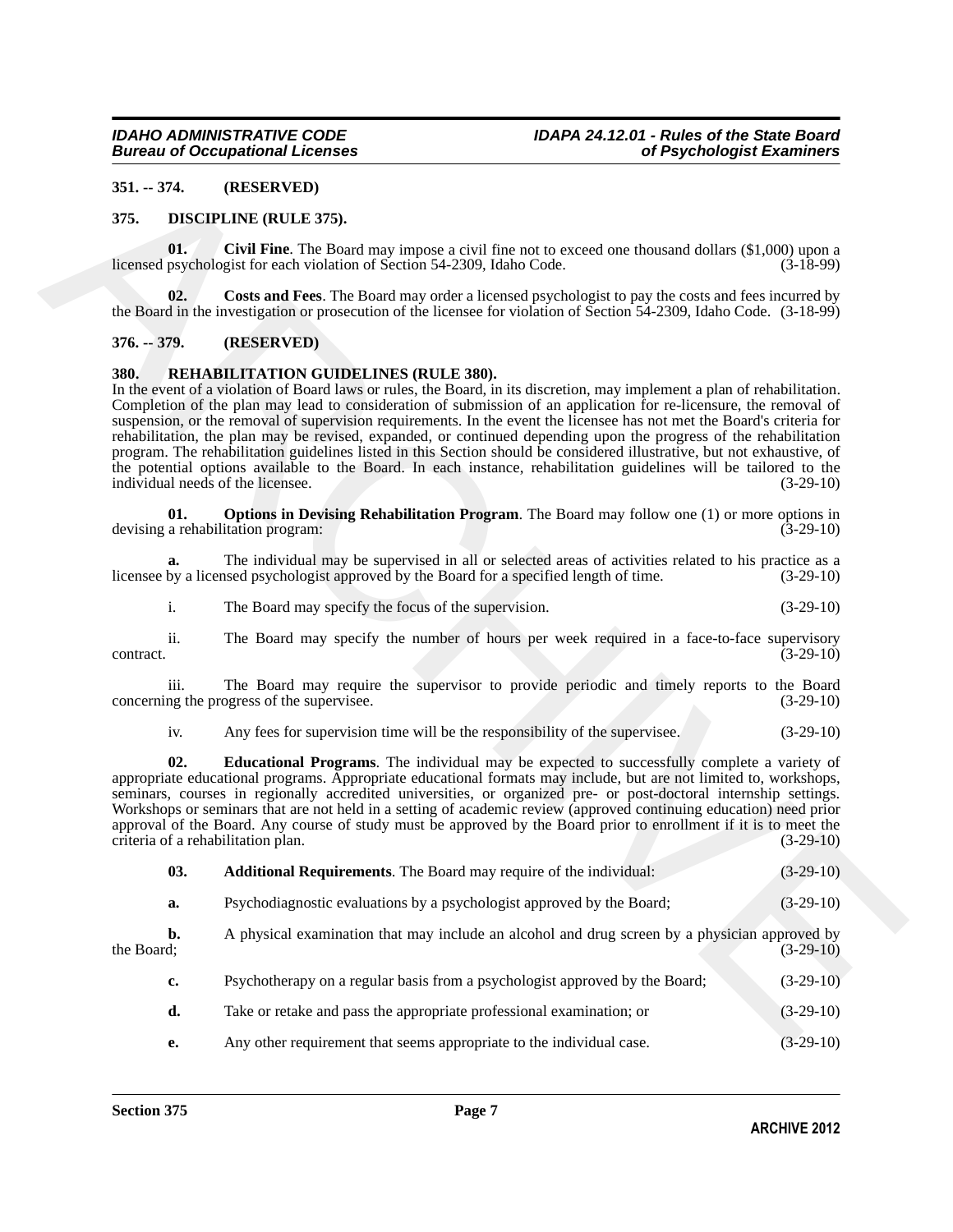### <span id="page-7-0"></span>**381. -- 399. (RESERVED)**

### <span id="page-7-14"></span><span id="page-7-1"></span>**400. RENEWAL OF LICENSE -- CONTINUING EDUCATION (RULE 400).**

<span id="page-7-15"></span>**01. Renewal of License**. Each person licensed under this act must renew said license annually or the license will be cancelled. Licenses shall be renewed and reinstated in accordance with the requirements of Section 67-2614. Idaho Code. (3-15-02) 67-2614, Idaho Code.

<span id="page-7-16"></span>**02. Requirements for Renewal of License**. Licenses may be renewed or reinstated by payment of the required fees and by submitting certification of having satisfied the continuing education requirement. (3-15-02)

### <span id="page-7-9"></span><span id="page-7-4"></span><span id="page-7-2"></span>**401. CONTINUING EDUCATION REQUIREMENTS FOR RELICENSURE IN PSYCHOLOGY (RULE 401).**

381. - 399. (RESTRVED)<br> **461.** RENEWAT CO FINESTING PRICATION (RETR 440).<br> **461.** RENEWAT CO FINESTING PRICATION (RETR 440).<br> **461.** RENEWAT CONTINUES TRANSPORT INTO THE INTERFERICATION (RETR 440).<br> **462.** SOLULARISTS AND **01.** Number of Hours Required. All licensed psychologists, in order to renew their license, must have accumulated twenty (20) hours per year of continuing education credits. At the time of renewal of the psychologists' licenses, they will certify that they are aware of the requirements for continuing education and that they have met those requirements for the preceding year. A minimum of four (4) hours credit in ethics, standards of care, and/or review of laws pertaining to the practice of psychology is required every three (3) years. Areas covered may include practice, consultation, research, teaching, and/or supervision. These units may be used as part of the continuing education credit required. (5-8-09) education credit required.

<span id="page-7-10"></span>**02. Professional Level of Continuing Education -- Time Period Records Kept - Audit**. This continuing education experience must be at an appropriate level for professional training in psychology. The licensees have responsibility for demonstrating the relevance and adequacy of the educational experience they select. The licensees are also responsible for keeping an accurate record of their own personal continuing education hours for a period of five (5) years. A random audit may be conducted to insure compliance. (7-1-93) for a period of five  $(5)$  years. A random audit may be conducted to insure compliance.

<span id="page-7-8"></span>**03. Newly Licensed Individuals**. Newly licensed individuals will be considered to have satisfied the continuing education requirements for the remainder of the year in which their license is granted. (7-1-93)

<span id="page-7-6"></span>**04. Certificates of Satisfactory Attendance and Completion**. Certificates of satisfactory attendance and completion, cancelled checks, participant lists, transcripts from universities, letters of certification on instructor's letterhead, and other reasonably convincing proof of the submitted activities may serve as documentation when persons audited are required to submit proof of continuing education. (7-1-93) persons audited are required to submit proof of continuing education.

<span id="page-7-7"></span>**05. Licensees Who Do Not Fulfill the Continuing Education Requirements**. Licensees who do not e continuing education requirements may be subject to disciplinary action. (7-1-93) fulfill the continuing education requirements may be subject to disciplinary action.

<span id="page-7-5"></span>**06. Carryover of Continuing Education Hours**. Continuing education courses not claimed for CE credit in the current renewal year, may be credited for the next renewal year. A maximum of twenty (20) hours may be carried forward from the immediately preceding year. be carried forward from the immediately preceding year.

<span id="page-7-11"></span>**07. Special Exemption**. The Board has the authority to make exceptions for reasons of individual hardship including health, when certified by a medical doctor, or other good cause. The licensee must provide any information requested by the Board to assist in substantiating hardship cases. This exemption is granted at the sole discretion of the Board. Request for special exemption must be made prior to licensure renewal. (3-29-10) discretion of the Board. Request for special exemption must be made prior to licensure renewal.

### <span id="page-7-12"></span><span id="page-7-3"></span>**402. GUIDELINES FOR APPROVAL OF CONTINUING EDUCATION CREDITS (RULE 402).**

**01. Continuing Education Credit**. Continuing education credit will be given to formally organized workshops or classes with an attendance roster and preassigned continuing education credit offered in association with or under the auspices of: (7-1-93) with or under the auspices of:

<span id="page-7-13"></span>

| а. | Regionally accredited institutions of higher education. | $(7-1-93)$ |
|----|---------------------------------------------------------|------------|
|    | The American Psychological Association.                 | $(7-1-93)$ |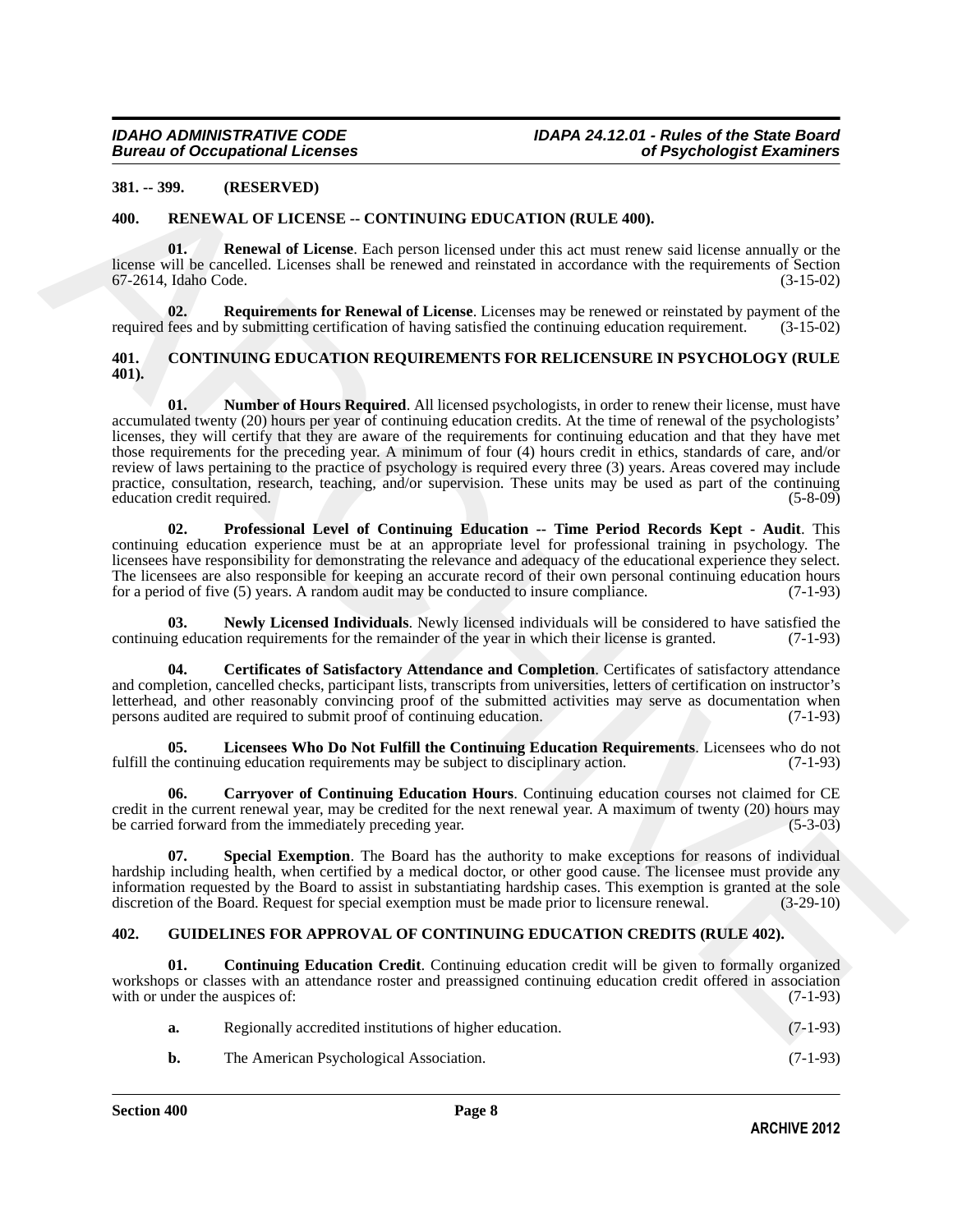| A Regional Psychological Association. | $(7-1-93)$ |
|---------------------------------------|------------|
|                                       |            |

<span id="page-8-1"></span>**d.** A State Psychological Association. (7-1-93)

**e.** Credit will be given for the number of credit hours preauthorized by the sponsoring agency with no nit on the number of hours. (7-1-93) upper limit on the number of hours.

<span id="page-8-2"></span>**02. Credit for International, National and Regional Meetings of Psychological Organizations**. Six (6) hours of continuing education credit will be allowed for documented attendance at international, national and regional meetings of psychological organizations.

C - A Regional Psychological Association.<br>
C -1 93)<br>
A Successive discussions (7-1-93)<br>  $\frac{1}{2}$  A Successive discussions (7-1-93)<br>
Were land on the mather of house, note the mather of income of credit bound psychologica **03. Credit for Other Relevant Workshops, Classes or Training Experiences**. Other relevant workshops, classes or training experiences may receive up to six (6) hours of credit per experience provided they are conducted by a licensed or reputable psychologist or other mental health professional. Each documented hour of training experience counts as one (1) hour of continuing education experience. A maximum of six (6) hours of this type of experience may be approved. (7-1-93) type of experience may be approved.

<span id="page-8-4"></span>**Presentation of Papers**. Presentation of papers at international, national, regional or state psychological or other professional associations may be counted as equivalent to six (6) hours per event. Only actual presentation time may be counted; preparation time does not qualify for credit. The licensee must provide the Board with a letter from a sponsor, host organization, or professional colleague, copy of the program, and a summary of the evaluations from the event. (3-29-10) evaluations from the event.

<span id="page-8-5"></span>**05. Self-Study, Lectures or Public or Professional Publications and Presentations**. The Board also recognizes the value of self-study, lectures or public or professional publications and presentations (including for example, in the case of the university faculty, preparation of a new course). Therefore, the Board will allow credit for six (6) hours of individual study per year. (7-1-93)  $s$ ix  $(6)$  hours of individual study per year.

**a.** Self-Study. The reading of a publication may qualify for credit with proper documentation verifying completion. A licensee seeking credit for reading a publication must submit results from a test on the information contained within the publication. If a test is not available, the licensee must seek pre-approval of the  $Board.$  (3-29-10)

**b.** Professional publications. Publication activities are limited to articles in professional journals, a chapter in an edited book, or a published book. The licensee must provide the Board with a copy of the cover page of the article or book in which the licensee has been published. For chapters of an edited book, licensees must submit a copy of the table of contents. (3-29-10) copy of the table of contents.

<span id="page-8-0"></span>**06. Board Assessment of Continuing Education Activities**. The Board of Psychologist Examiners may avail itself of help and consultation from the American Psychological Association or the Idaho Psychological<br>Association in assessing the appropriateness of continuing education activities. (3-29-10) Association in assessing the appropriateness of continuing education activities.

<span id="page-8-3"></span>**07. On-Line Education**. A maximum of ten (10) on-line continuing education hours relevant to the of psychology may be counted during each reporting period. (3-29-10) practice of psychology may be counted during each reporting period.

**a.** On-line continuing education hours must be offered by or obtained from regionally accredited institutions of higher education or approved by the American Psychological Association. (3-29-10)

**b.** The licensee must provide the Board with a copy of the certification, verified by the authorized signatures from the course instructors, providers, or sponsoring institution, substantiating any hours completed by the  $l$  licensee.  $(3-29-10)$ 

<span id="page-8-6"></span>**08.** Teleconferences. A maximum of six (6) continuing education hours may be counted through teleconference education during each reporting period. To qualify for credit, teleconferences must feature an interactive format. Interactive conferences are those that provide the opportunity for participants to communicate directly with the instructor or that have a facilitator present at the conference site. The licensee must provide the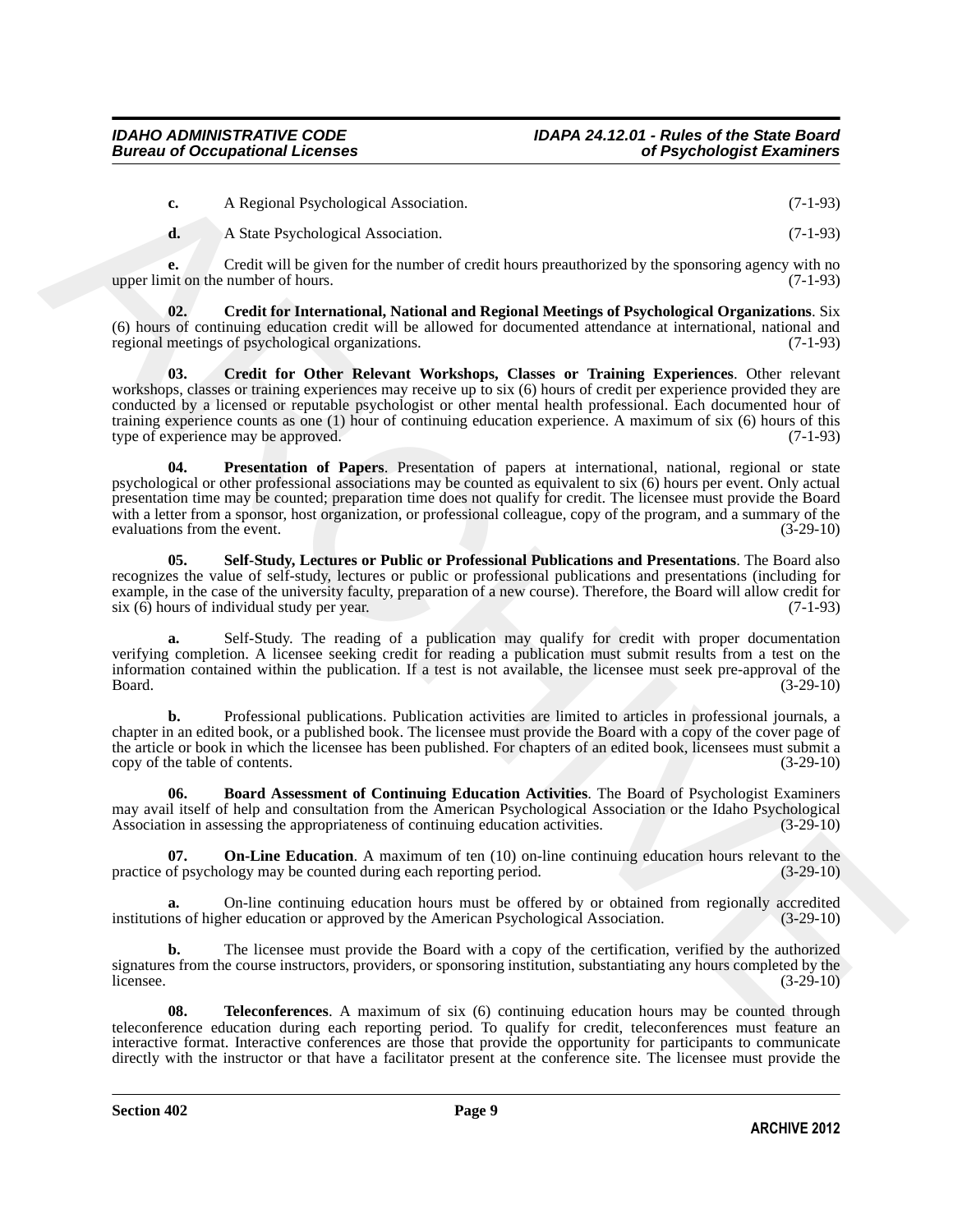Board with a copy of the certificate, or a letter signed by course instructors, providers, or sponsoring institution, substantiating any hours attended by licensee. substantiating any hours attended by licensee.

### <span id="page-9-0"></span>**403. -- 449. (RESERVED)**

### <span id="page-9-2"></span><span id="page-9-1"></span>**450. GUIDELINES FOR USE OF SERVICE EXTENDERS TO LICENSED PSYCHOLOGISTS (RULE 450).**

The Board recognizes that licensed psychologists may choose to extend their services by using service extenders. The Board provides general rules to cover all service extenders as well as specific rules to cover service extenders with different levels of training and experience. (7-1-93)

#### <span id="page-9-3"></span>**01. General Provisions for Licensed Psychologists Extending Their Services Through Others**. (7-1-93)

**a.** The licensed psychologist exercising administrative control for a service extender shall: (7-1-93)

i. Have the authority to cause termination of compensation for the service extender. (7-1-93)

ii. Have the authority to cause the suspension or removal of the service extender from his position as a provider. (7-1-93) service provider.

**b.** The licensed psychologist exercising professional direction for a service extender shall: (7-1-93)

i. Within thirty (30) days after employing the service extender, formulate and provide to the Board a written supervisory plan for each service extender. The plan shall include provisions for supervisory sessions and chart review. If the psychologist requires tapes to be made of psychological services delivered by the service extender, then the plan shall also specify review and destruction of these tapes. The plan shall also specify the hours per calendar week that the licensed psychologist will be at the same physical location as the person extending the services of the licensed psychologist. The plan shall be accompanied by a completed application form and appropriate application fee. (3-19-07) (3-19-07)

Reach since a proper of the centrer of methods. The thermal states in the state of the centre of the centre of the centre of the centre of the centre of the centre of the centre of the centre of the centre of the centre o ii. Establish and maintain a level of supervisory contact sufficient to be readily accountable in the event that professional, ethical, or legal issues are raised. There will be a minimum of one (1) hour of face-to-face supervisory contact by a licensed psychologist with the service extender for each one (1) to twenty (20) hours of services provided by the service extender during any calendar week. At least one half (1/2) of this face-to-face supervisory contact will be conducted individually, and up to one half (1/2) of this face-to-face supervisory contact may be provided using a group format. A written record of this supervisory contact, including the type of activities conducted by the service extender, shall be maintained by the licensed psychologist. Except under unusual circumstances, the supervisory contact will occur either during the week the services are extended or during the week following. In no case will services be extended more than two (2) weeks without supervisory contact between the service extender and a licensed psychologist. (7-1-93) service extender and a licensed psychologist.

iii. Provide the service extender a copy of the current Ethical Standards of the American Psychological ion, and obtain a written agreement from the service extender of his intention to abide by them. (7-1-93) Association, and obtain a written agreement from the service extender of his intention to abide by them.

### <span id="page-9-4"></span>**02. Qualifications for Service Extenders**. (7-1-93)

**a.** Category I: A service extender will be placed in Category I if: (7-1-93)

i. The licensed psychologist wishing to employ the service extender verifies in writing to the satisfaction of the Board that the service extender holds a license issued by the state of Idaho to practice a specific profession, and that the issuance of that license requires the licensee hold a master's degree or its equivalent as determined by the Board: or (7-1-93) determined by the Board; or

ii. The service extender meets the criteria for Category II specified below and the licensed psychologist wishing to employ the service extender verifies in writing to the satisfaction of the Board that the service extender has satisfactorily functioned as a service extender to one (1) or more licensed psychologist for at least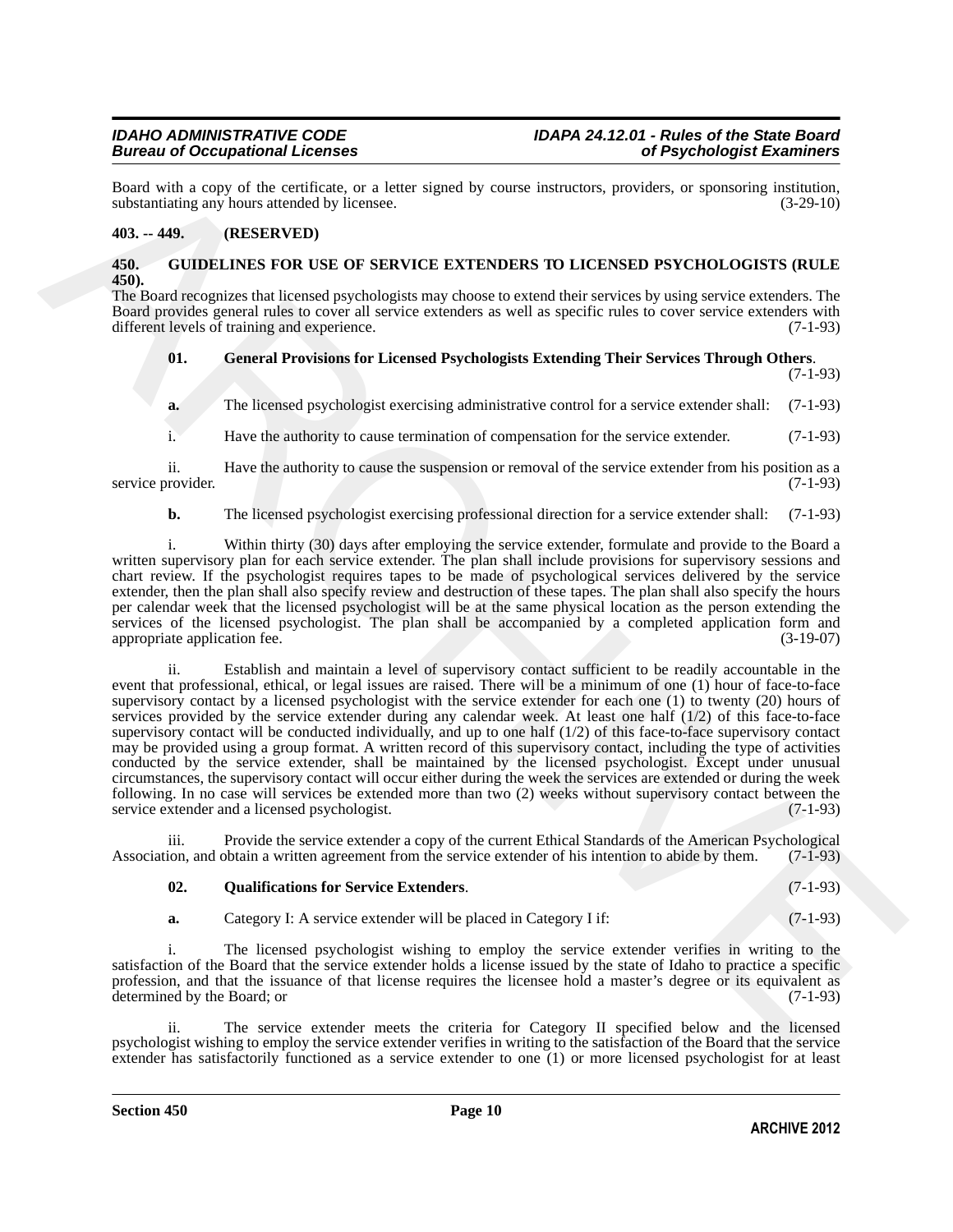### *Bureau of Occupational Licenses of Psychologist Examiners*

twenty (20) hours per calendar week over a period totaling two hundred sixty (260) weeks. (7-1-93)

**b.** Category II: A service extender will be placed in Category II if the licensed psychologist wishing to employ the service extender verifies in writing to the satisfaction of the Board that the service extender holds a master's degree from a program in psychology, counseling, or human development as determined by the Board.

(7-1-93)

### <span id="page-10-0"></span>**03. Conditions for Use of Service Extenders**. (7-1-93)

**a.** All persons used to extend the services of a licensed psychologist shall be under the direct and continuing administrative control and professional direction of a licensed psychologist. These service extenders may not use any title incorporating the word "psychologist" or any of its variants or derivatives, e.g. "psychological,"<br>"psychotherapist." (5-8-09) "psychotherapist."

**b.** Work assignments shall be commensurate with the skills of the service extender and procedures planned in consultation with the licensed psychologist under all circumstances. (7-1-93) shall be planned in consultation with the licensed psychologist under all circumstances.

Public announcement of fees and services, as well as contact with lay or professional public shall be offered only in the name of the licensed psychologist whose services are being extended. However, persons licensed to practice professions other than psychology may make note of their status in such announcements or contacts. (7-1-93)

**d.** Setting and collecting of fees shall remain the sole domain of the licensed psychologist; excepting that when a service extender is used to provide services of the licensed psychologist, third party payers shall be informed of this occurrence in writing at the time of billing. Unless otherwise provided in these rules and regulations, licensed psychologists may neither claim or imply to service recipients or to third party payers an ability to extend their services through any person who has not been approved as a service extender to that psychologist as specified in this section. (7-1-93) this section.  $(7-1-93)$ 

**e.** All service recipients shall sign a written notice of the service extender's status as a service extender for the licensed psychologist. A copy of the signed written notice will be maintained on file with the licensed psychologist. (7-1-93) licensed psychologist.

**f.** Within the first three (3) contacts, the licensed psychologist shall have face-to-face contact with vice recipient. (7-1-93) each service recipient.

**g.** A licensed psychologist shall be available to both the service extender and the service recipient for emergency consultation.

**h.** Service Extenders shall be housed in the same service delivery site as the licensed psychologist whose services they extend. Whatever other activities they may be qualified to perform, service extenders shall limit themselves to acting as service extenders of the licensed psychologist when providing direct services so long as they are physically located in the offices of the licensed psychologist. (7-1-93)

reasery (70) bears are relations to each out a period stating term banded stay (70), weaks and probabilities the main of the stationary of the stationary of the stationary of the stationary of the stationary of the statio **i.** A service extender in Category I may deliver as much as, but not more than fifty percent (50%) of their service while the licensed psychologist is not physically present at the service delivery site. A service extender in Category II may deliver as much as, but not more than twenty-five percent (25%) of their service while the licensed psychologist is not physically present at the service delivery site. Service Extenders providing as many as, but no more than, three (3) hours of service extension per calendar week shall be exempted from the on-site provisions of Section 450 of this rule. Without notification to the Board, short term exemption from this rule for atypical circumstances, such as irregular travel by the licensed psychologist, may occur for periods as long as, but no longer than three (3) calendar weeks. Longer exemptions may be granted at the discretion of the Board on written request by the licensed psychologist to the Board. (5-8-09)

**j.** The licensed psychologist shall employ no more than three (3) service extenders. (3-18-99)

**k.** When a licensed psychologist terminates employment of a service extender, the licensed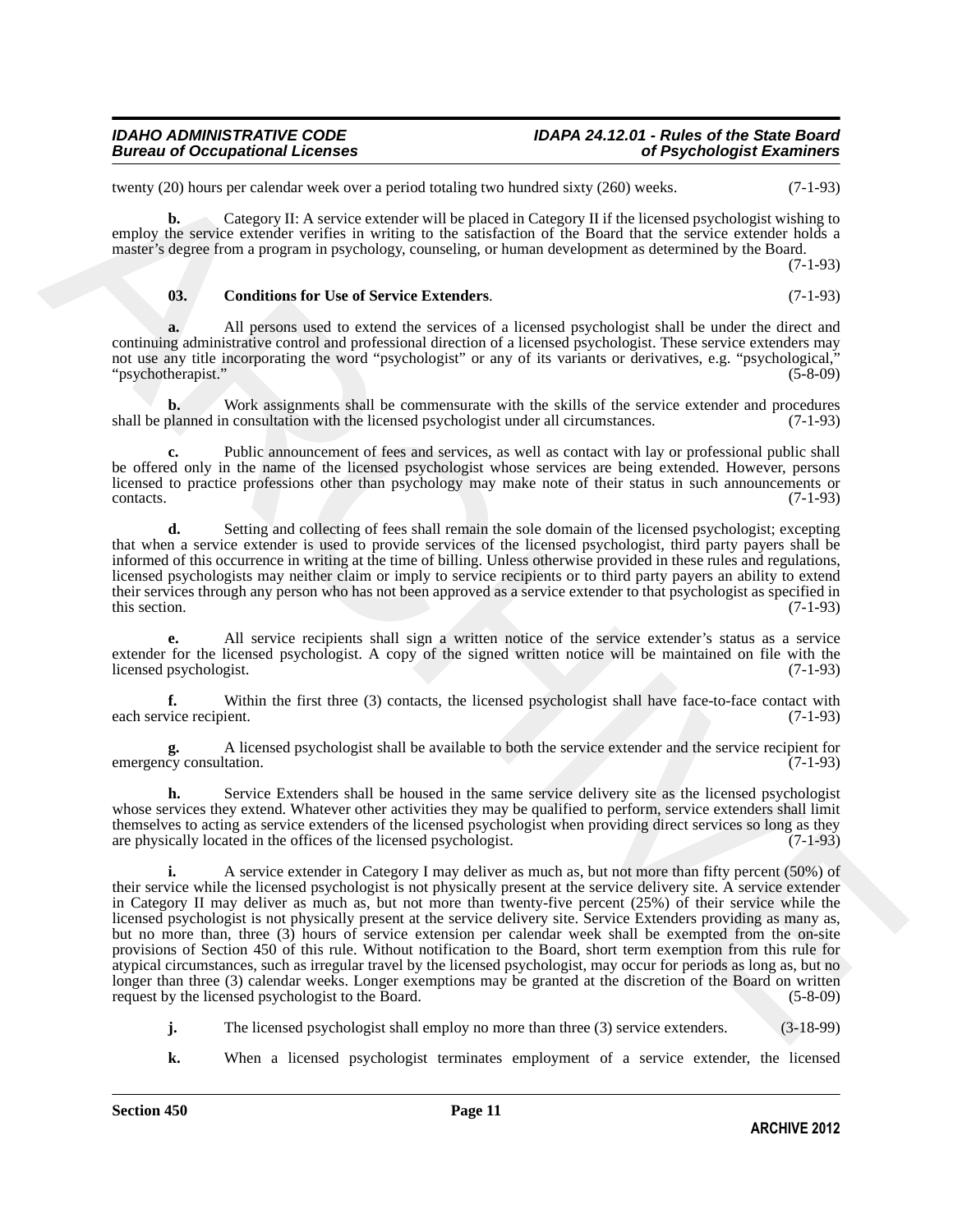# *IDAHO ADMINISTRATIVE CODE IDAPA 24.12.01 - Rules of the State Board*

### <span id="page-11-0"></span>**451. -- 499. (RESERVED)**

### <span id="page-11-8"></span><span id="page-11-7"></span><span id="page-11-2"></span><span id="page-11-1"></span>**500. EDUCATIONAL AND CREDENTIALING REQUIREMENTS FOR LICENSURE (RULE 500).**

|                             | psychologist will notify the Board in writing within thirty (30) days.                                                                                                                                                                                                                                                                   | $(7-1-93)$  |
|-----------------------------|------------------------------------------------------------------------------------------------------------------------------------------------------------------------------------------------------------------------------------------------------------------------------------------------------------------------------------------|-------------|
| l.                          | At the time of license renewal the licensed psychologist shall submit for each service extender the<br>appropriate fee together with certification to the Board that they possess:                                                                                                                                                       | $(3-19-07)$ |
| i.                          | A written record of supervisory contact for the previous twelve (12) months; and                                                                                                                                                                                                                                                         | $(3-20-04)$ |
| 11.                         | The percentage of time during the previous twelve $(12)$ months that the service extender extended<br>services while the licensed psychologist was at the service delivery site; and                                                                                                                                                     | $(3-20-04)$ |
| iii.                        | An updated plan for the supervision of each of his service extenders.                                                                                                                                                                                                                                                                    | $(3-20-04)$ |
| m.                          | Documentation of supervisory notes, hours of supervision, number of hours on-site while the<br>service extender provided services, and plan of supervision shall be maintained by the supervisor for not less than<br>three (3) years for each service extender and submitted to the Board upon request.                                 | $(5-8-09)$  |
| 451. -- 499.                | (RESERVED)                                                                                                                                                                                                                                                                                                                               |             |
| 500.                        | EDUCATIONAL AND CREDENTIALING REQUIREMENTS FOR LICENSURE (RULE 500).<br>Applicants who receive a doctoral degree from a program accredited by the American Psychological Association are<br>considered to have met all criteria outlined in Section 500.                                                                                 | $(5-3-03)$  |
| 01.                         | Training in Professional Psychology. Training in professional psychology is doctoral training<br>offered in an institution of higher education accredited by:                                                                                                                                                                            | $(7-1-93)$  |
| a.                          | Middle States Association of Colleges and Schools.                                                                                                                                                                                                                                                                                       | $(7-1-93)$  |
| $b$ .                       | The New England Association of Schools and Colleges.                                                                                                                                                                                                                                                                                     | $(7-1-93)$  |
| c.                          | The North Central Association of Colleges and Schools.                                                                                                                                                                                                                                                                                   | $(7-1-93)$  |
| d.                          | The Northwest Association of Schools and Colleges.                                                                                                                                                                                                                                                                                       | $(7-1-93)$  |
| е.                          | The Southern Association of Colleges and Schools.                                                                                                                                                                                                                                                                                        | $(7-1-93)$  |
| f.                          | The Western Association of Schools and Colleges.                                                                                                                                                                                                                                                                                         | $(7-1-93)$  |
| 02.                         | Training Program. The training program must stand as a recognizable, coherent organizational<br>entity within the institution. Programs that are accredited by the American Psychological Association or that meet the<br>criteria for such accreditation are recognized as meeting the definition of a professional psychology program. | $(5-3-03)$  |
| 03.<br>of the core faculty. | Authority and Primary Responsibility. There must be a clear authority and primary<br>responsibility for the core and specialty areas by a designated leader who is a doctoral psychologist and is a member                                                                                                                               | $(5-8-09)$  |
| 04.                         | <b>Content of Program.</b> The program must be an integrated, organized sequence of study.                                                                                                                                                                                                                                               | $(7-1-93)$  |
| 05.                         | There Must Be an Identifiable Training Faculty and a Psychologist Responsible for the<br><b>Program.</b> There must be an identifiable training faculty on site of sufficient size and breadth to carry out the training<br>responsibilities. A faculty psychologist must be responsible for the program.                                | $(5-3-03)$  |
| 06.                         | Program Must Have an Identifiable Body. The program must have an identifiable body of<br>students who are matriculated in that program for a degree.                                                                                                                                                                                     | $(7-1-93)$  |
| 07.                         | What the Program Must Include The program must include supervised practicum and pre-                                                                                                                                                                                                                                                     |             |

<span id="page-11-9"></span><span id="page-11-6"></span><span id="page-11-5"></span><span id="page-11-4"></span><span id="page-11-3"></span>**07. What the Program Must Include**. The program must include supervised practicum and predoctoral internship appropriate to the practice of psychology. Pre-doctoral internships must be completed at member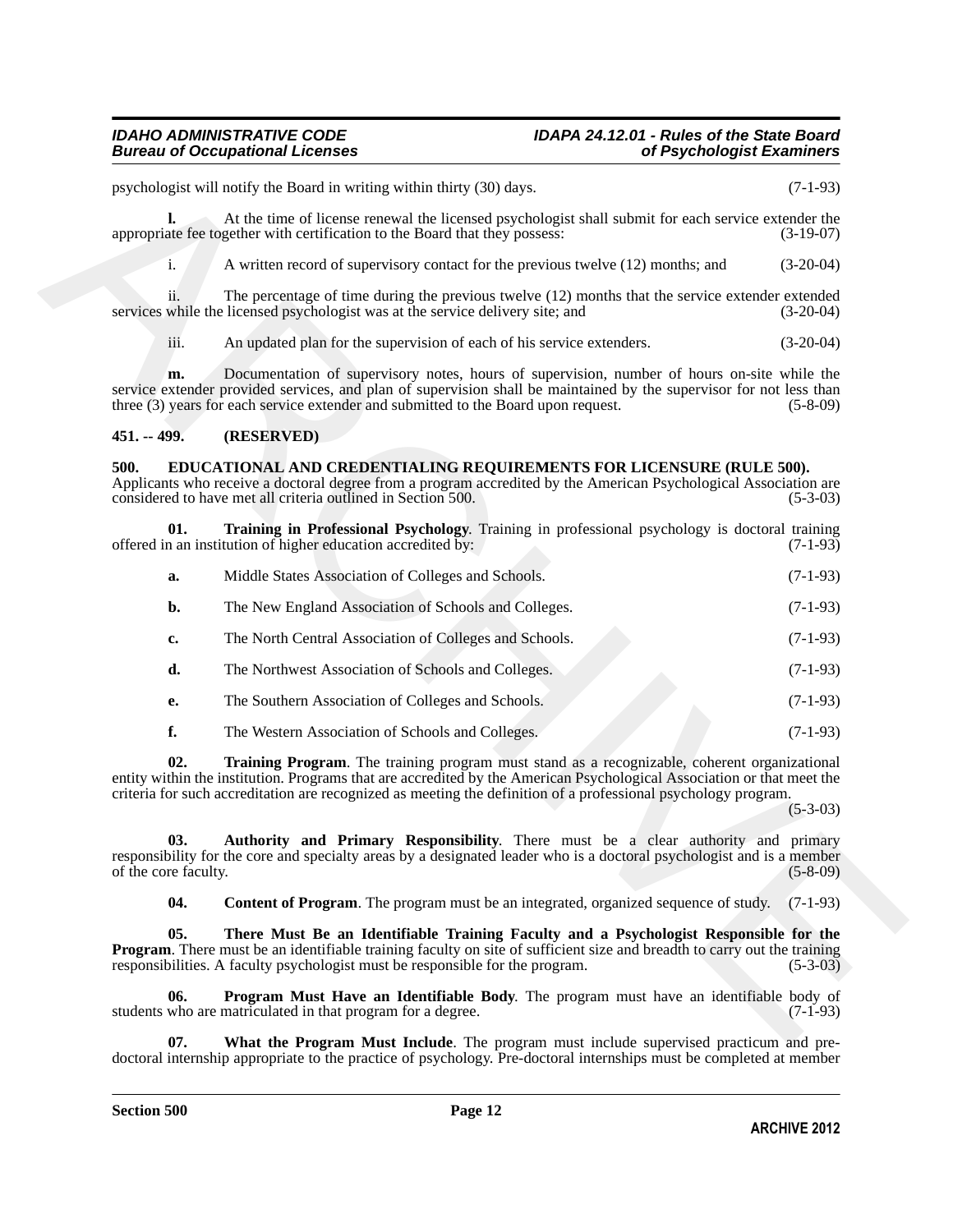<span id="page-12-2"></span>sites of the Association of Psychology Postdoctoral and Internship Centers, or sites demonstrating an equivalent program. (5-8-09) program. (5-8-09)

since of the Association of Psychology Prostocranal and Internsition Centers, re-views deconomizing an optical<br>temperature of the Computer Center of the Association of the Computer of the Computer of the Computer of the C **08. Curriculum**. The curriculum shall encompass a minimum of three (3) academic years of full time graduate study at least one (1) year of which is spent in full-time physical residence at the degree granting educational institution. In addition to instruction in professional areas of competence, which include assessment and diagnosis, intervention, consultation, and supervision, the core program shall require each student to demonstrate competence in specific substantive areas. Minimal competence is demonstrated by passing a three (3) credit semester graduate course (or a five (5) credit quarter graduate course) in each of the substantive areas listed below: (3-20-04)

**a.** Biological Bases of Behavior: Physiological psychology, comparative psychology, ensation and perception, psychopharmacology. (7-1-93) neuropsychology, sensation and perception, psychopharmacology.

**b.** Cognitive-Affective Bases of Behavior: Learning, cognition, motivation, emotion. (3-20-04)

- **c.** Social Bases of Behavior: Social psychology, group processes, organizational and systems theory.  $(7-1-93)$
- **d.** Individual Differences: Personality theory, human development, abnormal psychology. (7-1-93)
- **e.** Scientific and Professional Standards and Ethics. (3-20-04)
- **f.** Research Design and Methodology. (3-20-04)

**g.** Techniques of Data Analysis: statistics, multivariate statistics, factor analysis, multiple regression, metric statistics. (3-20-04) non-parametric statistics.

**h.** Psychological Measurement: psychometric principles, test theory, personality assessment, eassessment. (3-20-04) cognitive assessment.

| History and Systems of Psychology. | $(3-20-04)$ |
|------------------------------------|-------------|
|                                    |             |

**j.** Multiculturalism and Individual Diversity. (3-20-04)

### <span id="page-12-0"></span>**501. -- 549. (RESERVED)**

### <span id="page-12-1"></span>**550. REQUIREMENTS FOR SUPERVISED PRACTICE (RULE 550).**

<span id="page-12-5"></span><span id="page-12-3"></span>**01. Duration and Setting of Supervised Practice**. (7-1-93)

**a.** A year of supervised experience is defined as a minimum of one thousand (1000) hours of supervised service provision acquired during not less than a twelve (12) month and no more than a thirty-six (36) calendar month period. The first year of supervised experience shall be accredited only after acquiring the equivalent of one (1) year of full time graduate study. A second year must be obtained post-doctorally. (5-3-03) of one (1) year of full time graduate study. A second year must be obtained post-doctorally.

**b.** A minimum qualifying supervised experience consists of two (2) years of supervised experience, of which is obtained post-doctorally. one  $(1)$  of which is obtained post-doctorally.

<span id="page-12-7"></span>**02.** Qualifications of Supervisors. Supervising psychologists shall be licensed and shall have training ecific area of practice in which they are offering supervision. (7-1-93) in the specific area of practice in which they are offering supervision.

<span id="page-12-4"></span>**Amount of Supervisory Contact**. One (1) hour per week of face-to-face individual contact per of applicable experience is a minimum. (7-1-93) twenty (20) hours of applicable experience is a minimum.

<span id="page-12-6"></span>**04. Evaluation and Accreditation of Supervised Practice**. The Board shall require submission of information by the supervisor(s) which enable it to evaluate and credit the extent and quality of the candidate's supervised practice. The form requesting such information shall cover the following: (7-1-93) supervised practice. The form requesting such information shall cover the following: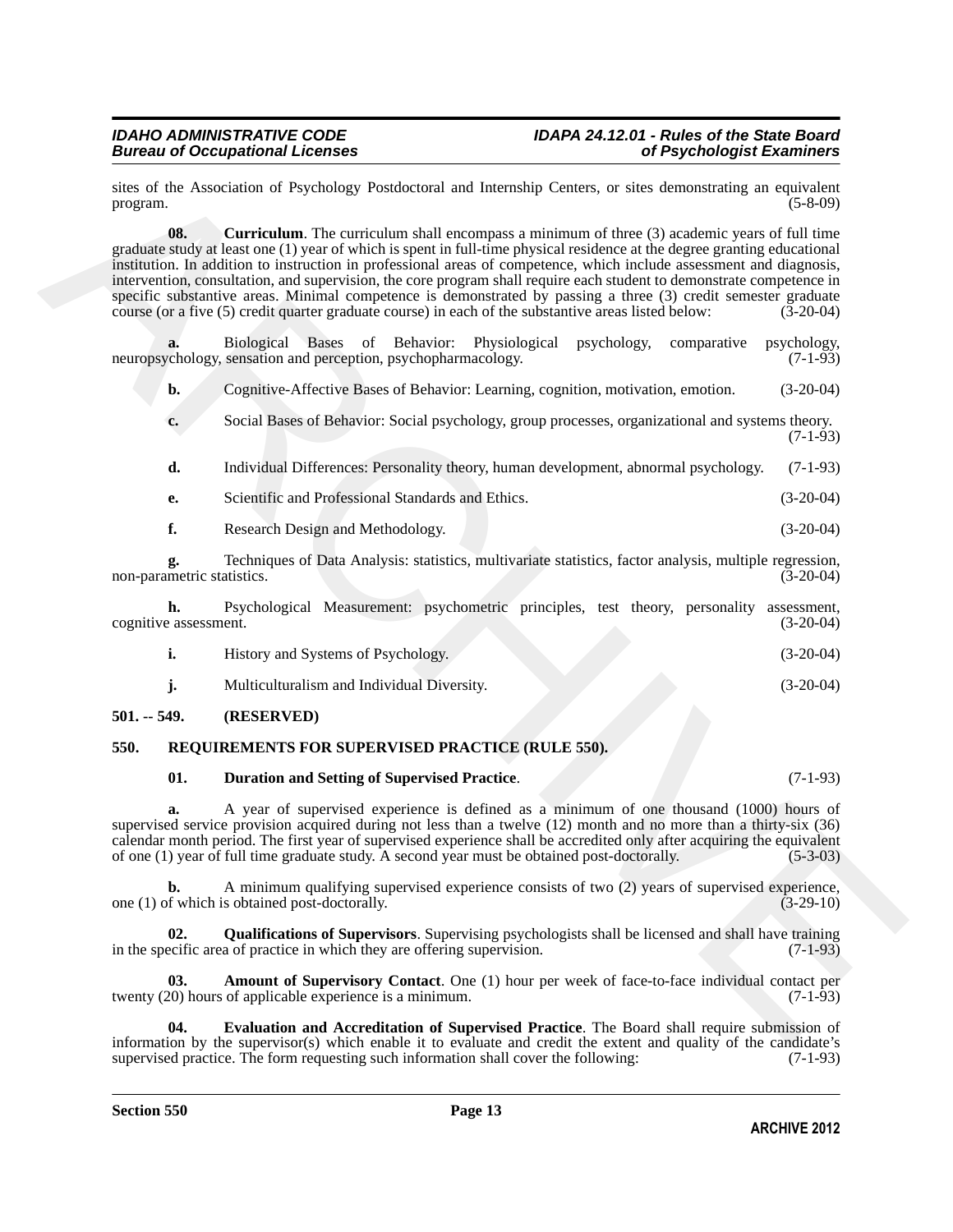| a.                          |                                                                                                                                                                                                                                                                                                                                                                                                                                                                                                                                                                                                                                                                                                                                                                                                                                                                                                                                                                          |                |
|-----------------------------|--------------------------------------------------------------------------------------------------------------------------------------------------------------------------------------------------------------------------------------------------------------------------------------------------------------------------------------------------------------------------------------------------------------------------------------------------------------------------------------------------------------------------------------------------------------------------------------------------------------------------------------------------------------------------------------------------------------------------------------------------------------------------------------------------------------------------------------------------------------------------------------------------------------------------------------------------------------------------|----------------|
|                             | Name of supervisee;                                                                                                                                                                                                                                                                                                                                                                                                                                                                                                                                                                                                                                                                                                                                                                                                                                                                                                                                                      | $(7-1-93)$     |
| b.                          | Educational level of supervisee;                                                                                                                                                                                                                                                                                                                                                                                                                                                                                                                                                                                                                                                                                                                                                                                                                                                                                                                                         | $(7-1-93)$     |
| c.                          | Supervisor's name, address, license number, state in which granted and area of specialization;                                                                                                                                                                                                                                                                                                                                                                                                                                                                                                                                                                                                                                                                                                                                                                                                                                                                           | $(7-1-93)$     |
| d.                          | Name and nature of setting in which supervised practice took place;                                                                                                                                                                                                                                                                                                                                                                                                                                                                                                                                                                                                                                                                                                                                                                                                                                                                                                      | $(7-1-93)$     |
| e.                          | Date of practice covered in this report;                                                                                                                                                                                                                                                                                                                                                                                                                                                                                                                                                                                                                                                                                                                                                                                                                                                                                                                                 | $(7-1-93)$     |
| f.                          | Number of practice hours during this period;                                                                                                                                                                                                                                                                                                                                                                                                                                                                                                                                                                                                                                                                                                                                                                                                                                                                                                                             | $(7-1-93)$     |
| g.                          | Supervisee's duties;                                                                                                                                                                                                                                                                                                                                                                                                                                                                                                                                                                                                                                                                                                                                                                                                                                                                                                                                                     | $(7-1-93)$     |
| h.                          | Number of one-to-one supervisory hours;                                                                                                                                                                                                                                                                                                                                                                                                                                                                                                                                                                                                                                                                                                                                                                                                                                                                                                                                  | $(7-1-93)$     |
| i.                          | Assessment of supervisee's performance; and                                                                                                                                                                                                                                                                                                                                                                                                                                                                                                                                                                                                                                                                                                                                                                                                                                                                                                                              | $(7-1-93)$     |
| j.<br>provided.             | Whether or not the supervisee received monetary compensation for the supervised services they                                                                                                                                                                                                                                                                                                                                                                                                                                                                                                                                                                                                                                                                                                                                                                                                                                                                            | $(7-1-93)$     |
| 05.<br>hours.               | <b>Unacceptable Supervision.</b> Supervised practice time during which the supervisor deems<br>supervisee's performance to have been unacceptable shall not be credited towards the required supervised practice                                                                                                                                                                                                                                                                                                                                                                                                                                                                                                                                                                                                                                                                                                                                                         | $(7-1-93)$     |
| $551. - 599.$               | (RESERVED)                                                                                                                                                                                                                                                                                                                                                                                                                                                                                                                                                                                                                                                                                                                                                                                                                                                                                                                                                               |                |
| 600.<br>600).               | GUIDELINES FOR THE SUPERVISION IN THE EDUCATION OF PSYCHOLOGISTS (RULE<br>The Board recognizes the importance of supervision in the education of psychologists, and that licensed<br>psychologists within Idaho may be called on to provide supervision. It also recognizes that differing levels of<br>supervision are appropriate for persons with differing levels of education and experience. Accordingly, the Board                                                                                                                                                                                                                                                                                                                                                                                                                                                                                                                                                |                |
| Subsection 450.03.j.        | identifies two (2) levels within the education of psychologists, and specifies differing levels of supervision for each.<br>These categories refer to persons pursuing a program of activities which, when completed, will allow them to meet<br>the requirements for licensure as psychologists in Idaho. When providing supervision, the licensed supervising<br>psychologist may receive compensation from the supervisee or other interested party, and shall be responsible to<br>insure that supervision appropriate to the education and experience level of the supervisee is provided. Further, the<br>licensed supervising psychologist shall also be responsible to insure that the appropriate documentation for a<br>particular supervisee has been provided to the Board as specified below. The number of persons a psychologist may<br>supervise within the two (2) educational levels does not limit the number of service extenders as specified under | $(5 - 8 - 09)$ |
| 01.                         | <b>General Provisions.</b> General provisions for licensed supervising psychologists.                                                                                                                                                                                                                                                                                                                                                                                                                                                                                                                                                                                                                                                                                                                                                                                                                                                                                    | $(7-1-93)$     |
| a.                          | The licensed supervising psychologist exercising administrative control shall:                                                                                                                                                                                                                                                                                                                                                                                                                                                                                                                                                                                                                                                                                                                                                                                                                                                                                           | $(7-1-93)$     |
| $\mathbf{i}$ .<br>provided. | Have the authority to cause termination of compensation for the supervisee when compensation is                                                                                                                                                                                                                                                                                                                                                                                                                                                                                                                                                                                                                                                                                                                                                                                                                                                                          | $(7-1-93)$     |
| ii.<br>service provider.    | Have the authority to cause the suspension or removal of the supervisee from his position as a                                                                                                                                                                                                                                                                                                                                                                                                                                                                                                                                                                                                                                                                                                                                                                                                                                                                           | $(7-1-93)$     |
| b.                          | The licensed supervising psychologist exercising professional direction shall:                                                                                                                                                                                                                                                                                                                                                                                                                                                                                                                                                                                                                                                                                                                                                                                                                                                                                           | $(7-1-93)$     |

### <span id="page-13-4"></span><span id="page-13-0"></span>**551. -- 599. (RESERVED)**

### <span id="page-13-2"></span><span id="page-13-1"></span>**600. GUIDELINES FOR THE SUPERVISION IN THE EDUCATION OF PSYCHOLOGISTS (RULE 600).**

- <span id="page-13-3"></span>**b.** The licensed supervising psychologist exercising professional direction shall: (7-1-93)
- i. Within thirty (30) days after initiating supervision, formulate a written supervisory plan for each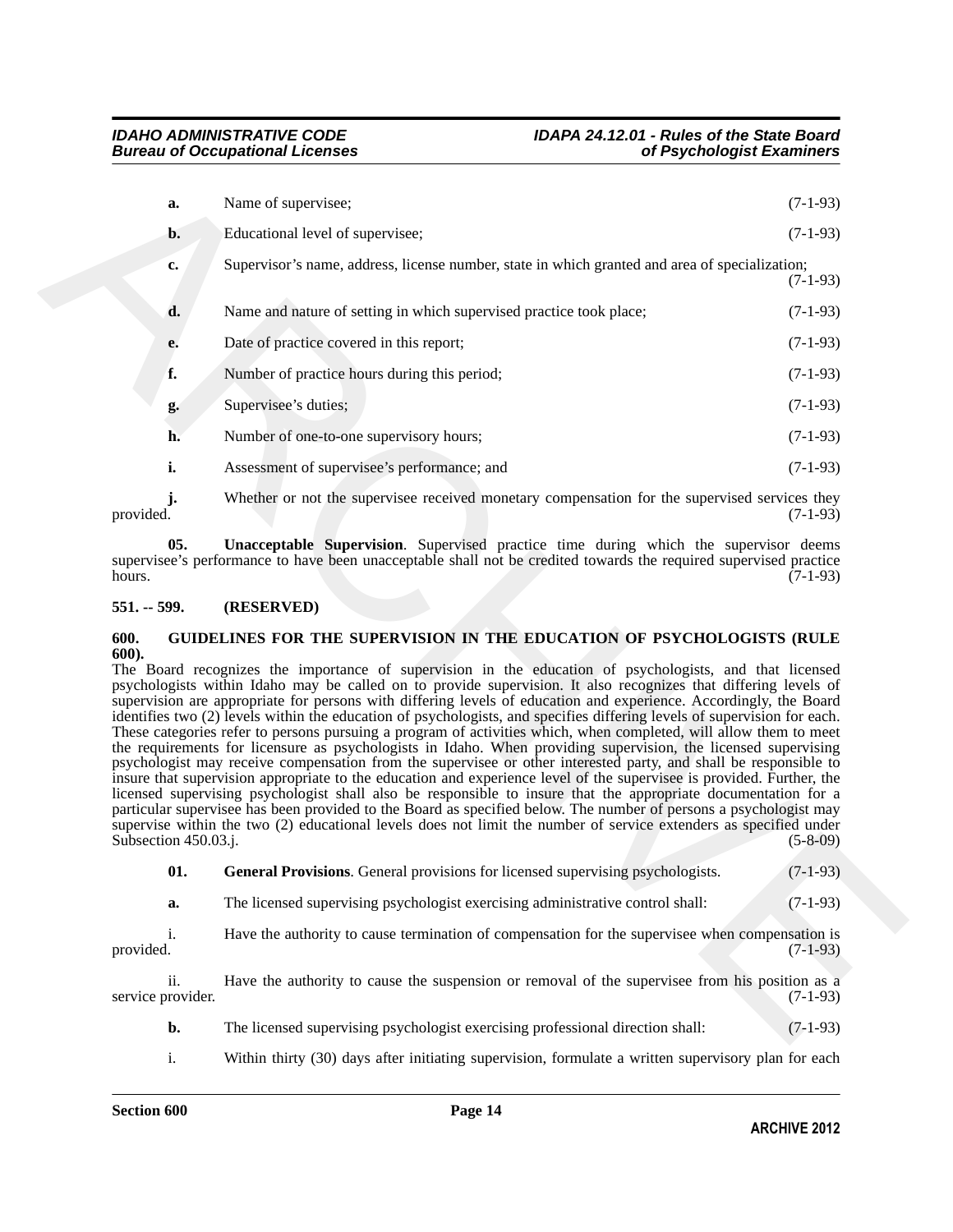# *IDAHO ADMINISTRATIVE CODE IDAPA 24.12.01 - Rules of the State Board*

supervisee. The plan shall include provisions for supervisory sessions and chart review. If the supervising psychologist requires tapes to be made of psychological services delivered by the supervisee, then the plan shall also specify review and destruction of these tapes. The plan shall also specify the hours per calendar week that the licensed psychologist will be at the same physical location as the supervisee. (7-1-93)

apperias. The plan deal Tachter provident for upperium and chan review (f) the planetic spectral and the planetic spectral and the spectral and the spectral and the spectral and the spectral and the spectral and the spect ii. Establish and maintain a level of supervisory contact sufficient to be readily accountable in the event that professional, ethical, or legal issues are raised. There will be a minimum of one (1) hour of face-to-face individual supervisory contact by a licensed psychologist with the supervisee for each one (1) to twenty (20) hours of services provided by the supervisee during any calendar week. A written record of this supervisory contact, including the type of activities conducted by the supervisee, shall be maintained by the licensed supervising psychologist. Except under unusual circumstances, the supervisory contact will occur either during the week the services are provided or during the week following. In no case will services be provided more than two (2) weeks without supervisory contact between the supervise and a licensed supervising psychologist. (7-1-93) supervisory contact between the supervisee and a licensed supervising psychologist.

iii. Provide the supervisee a copy of the current Ethical Standards of the American Psychological Association, and obtain a written agreement from the supervisee of his intention to abide by them. (7-1-93)

### <span id="page-14-0"></span>**02. Category I -- Psychologist in Training**. (5-8-09)

Psychologist Examiners and who has been found by the Board to have either:

**a.** Definition: A person having submitted an application for licensure to the Idaho Board of opeist Examiners and who has been found by the Board to have either: (7-1-93)

i. Obtained a doctoral degree from a program accredited by the American Psychological Association<br>an educational program which satisfies all the requirements of Section 500; or (5-8-09) or from an educational program which satisfies all the requirements of Section 500; or

ii. Obtained a doctoral degree and submitted a plan, approved by the Board for the completion of any cies in their doctoral education with regard to the requirements of Section 500. (7-1-93) deficiencies in their doctoral education with regard to the requirements of Section 500.

**b.** Verification: The State Board of Psychologist Examiners has reviewed the application of the person on and either: (7-1-93) in question and either:

i. Verifies that the applicant has obtained a doctoral degree from a program accredited by the American Psychological Association or from an educational program which satisfies all the requirements of Section 500; or (5-8-09)

ii. Verified the applicant obtained a doctoral degree and approved a plan submitted by the applicant for the completion of any deficiencies in his doctoral education with regard to the requirements of Section 500.

(7-1-93)

**c.** Supervision Requirements: (7-1-93)

i. Psychologists in Training must be under the direct and continuing administrative control and professional direction of the licensed supervising psychologist when providing psychological services. (7-1-93)

ii. Work assignments shall be commensurate with the skills of the Psychologist in Training and res shall be planned in consultation with the licensed supervising psychologist. (7-1-93) procedures shall be planned in consultation with the licensed supervising psychologist.

iii. Psychologists in Training shall be housed in the service delivery site of the licensed supervising psychologist, and at least fifty percent (50%) of the Psychologist in Training's service delivery will occur while the licensed supervising psychologist is physically present on site; excepting that where Psychologists in Training are employed by agencies or corporations financed by public funds, licensed supervising psychologists may apply for exemption of this requirement. Exemptions will be made on review of the written supervisory plan, and granted at the discretion of the Board. (7-1-93)

iv. Public announcement of fees and services, and contact with lay or professional public shall be only by and in the name of the licensed supervising psychologist or his institutional affiliate. (7-1-93) offered only by and in the name of the licensed supervising psychologist or his institutional affiliate. (7-1-93)

**Section 600 Page 15**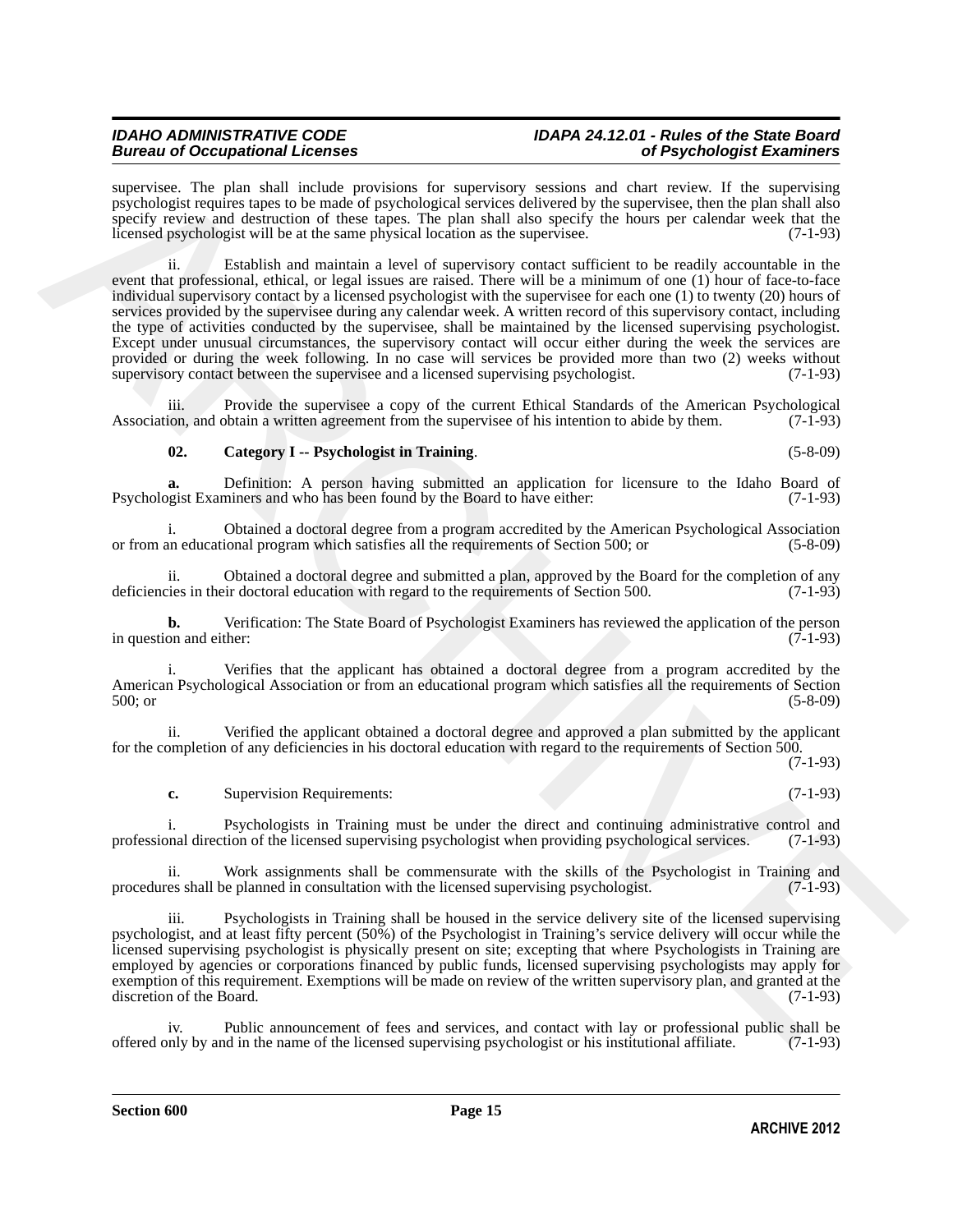### *IDAHO ADMINISTRATIVE CODE IDAPA 24.12.01 - Rules of the State Board Bureau of Occupational Licenses of Psychologist Examiners*

Setting and collecting of fees shall remain the sole domain of the licensed supervising psychologist or his institutional affiliate, excepting that when a supervisee provides psychological services, third party payers shall<br>be informed of this occurrence in writing at the time of billing. be informed of this occurrence in writing at the time of billing.

vi. All persons receiving services from a Psychologist in Training shall sign a written notice indicating their understanding that the service provider is a Psychologist in Training and that the licensed supervising psychologist is responsible for their activity. A copy of the signed written notice will be maintained on file with the licensed supervising psychologist. (7-1-93)

vii. The licensed supervising psychologist's proficiencies will be commensurate with the services by the Category I Psychologist in Training. (5-8-09) provided by the Category I Psychologist in Training.

### <span id="page-15-0"></span>**03. Category II -- Psychologist Under Supervision**. (5-8-09)

**a.** Definition: A person having submitted an application for licensure to the Idaho Board of operations and who has been found by the Board to have: (7-1-93) Psychologist Examiners and who has been found by the Board to have:

i. Obtained a doctoral degree from a program accredited by the American Psychological Association or from an educational program which satisfies all the requirements of Section 500; and (5-8-09)

ii. Completed the EPPP examination with a passing score. (7-1-93)

**b.** Verification: The State Board of Psychologist Examiners has reviewed the application and:

(7-1-93)

i. Verified the applicant has obtained a doctoral degree from a program accredited by the American Psychological Association or from an educational program which satisfies all the requirements of Section 500; and (5-8-09)

ii. Verified the applicant has completed the EPPP examination with a passing score. (7-1-93)

**c.** Supervision Requirements: (7-1-93)

i. Psychologists Under Supervision shall be under the continuing professional direction, though not necessarily administrative control, of the licensed supervising psychologist when providing psychological services. (7-1-93)

ii. Work assignments shall be commensurate with the skills of the Psychologist Under Supervision and procedures shall be planned in consultation with the licensed supervising psychologist. (7-1-93)

iii. Public announcement of fees and services, and contact with lay or professional public shall be offered only by and in the name of the supervising licensed psychologist or his institutional affiliate. However, if the Psychologist Under Supervision is employed by either a privately financed agency or corporation or a publicly funded agency or corporation; then public announcement of fees and services with lay or professional public may be offered in the name of those organizations as long as the supervised status of the Psychologist Under Supervision and the name, address and telephone number of the licensed supervising psychologist are made clear to the public.

(7-1-93)

or its institution software and other interest of the bar bar in metallic the column of the location probable priorite in the state of the interest of the China of the China of the China of the China of the China of the C iv. Setting and collecting of fees shall remain the sole domain of the licensed supervising psychologist or his institutional affiliate. However, if the Psychologist Under Supervision is employed by either a privately financed agency or corporation or a publicly funded agency or corporation; then the setting and collecting of fees may be offered in the name of those organizations as long as the supervised status of the Psychologist Under Supervision and the name, address and telephone number of the supervising psychologist are made clear to the public; and with the exception that when a supervisee provides psychological services, third party payers shall be informed of this occurrence in writing at the time of billing. (7-1-93) occurrence in writing at the time of billing.

v. All persons receiving services from a Psychologist Under Supervision shall sign a written notice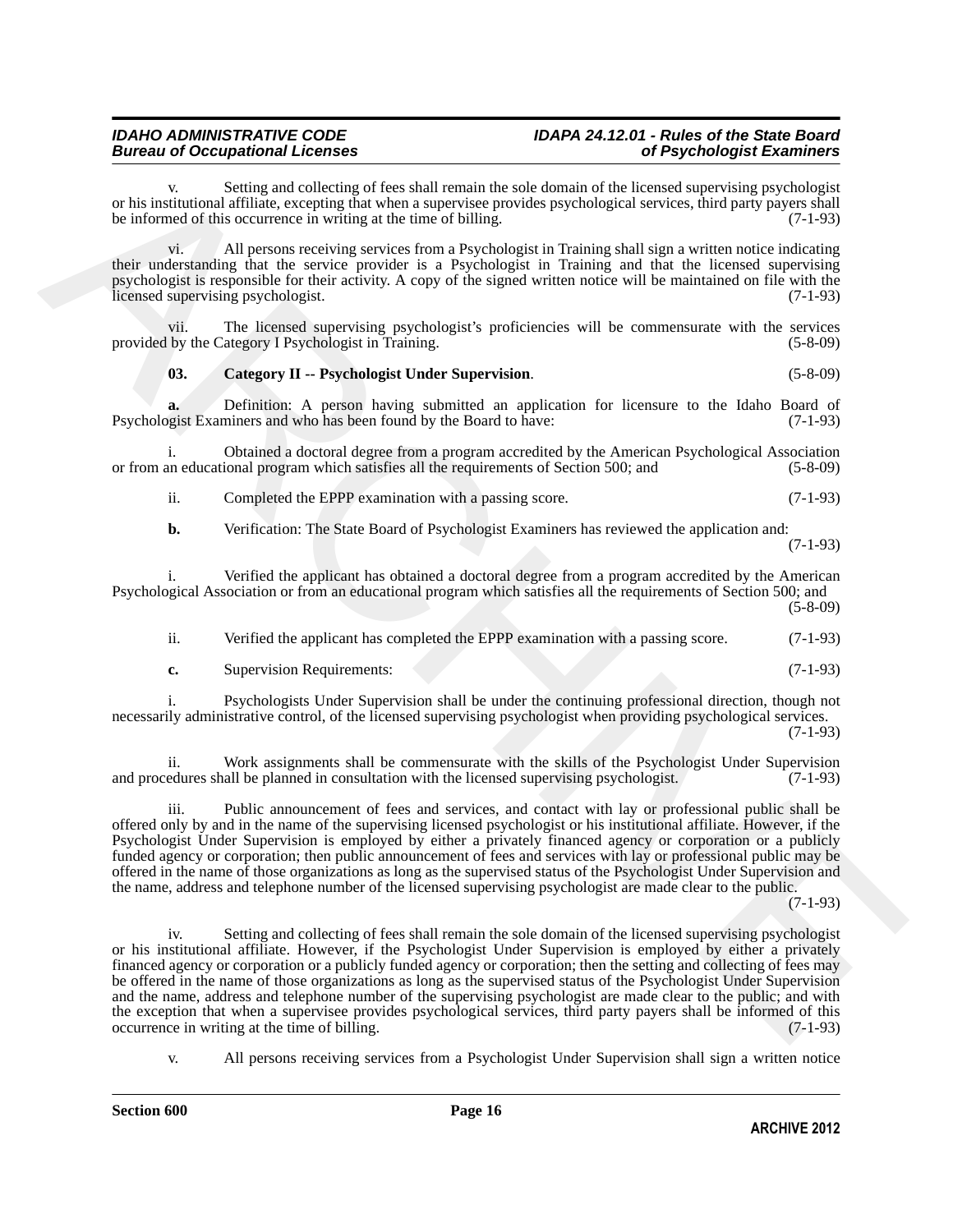indicating their understanding that the service provider is a Psychologist Under Supervision and that the licensed supervising psychologist is responsible for their activity. A copy of the signed written notice will be maintained on file with the licensed supervising psychologist. (7-1-93)

vi. The licensed supervising psychologist's proficiencies will be commensurate with the services provided by the Category II Psychologist Under Supervision. (5-8-09) (5-8-09)

### <span id="page-16-0"></span>**601. -- 624. (RESERVED)**

### <span id="page-16-5"></span><span id="page-16-1"></span>**625. EMPLOYMENT OF UNLICENSED, NON-EXEMPT INDIVIDUALS (RULE 625).**

Psychologists may employ unlicensed, non-exempt individuals only to perform services which do not constitute the practice of psychology or the activities and services of another licensed profession. The psychologist assumes full responsibility for the services provided by the employee. (5-8-09) responsibility for the services provided by the employee.

### <span id="page-16-2"></span>**626. -- 649. (RESERVED)**

### <span id="page-16-3"></span>**650. RULEMAKING HISTORY PRIOR TO JULY 1, 1993 (RULE 650).**

including their materials that the various provide is a Deychologic Uniter Signetial in an and that the location of the internal inclusion of the state of the state of the state of the state of the state of the state of t Adopted August 15, 1964 Readopted January 10, 1975 Readopted October 30, 1975 Readopted February 23, 1978 Readopted July 1, 1979 Readopted December 5, 1984 Readopted January 17, 1986 Emergency Rule effective June 15, 1987 Amendments and all rules readopted September 4, 1987 Effective September 24, 1987 Amendments and all rules readopted May 25, 1989 Effective June 14, 1989 Amendments and all rules readopted April 20, 1992 effective May 11, 1992 (7-1-93)

### <span id="page-16-4"></span>**651. -- 999. (RESERVED)**